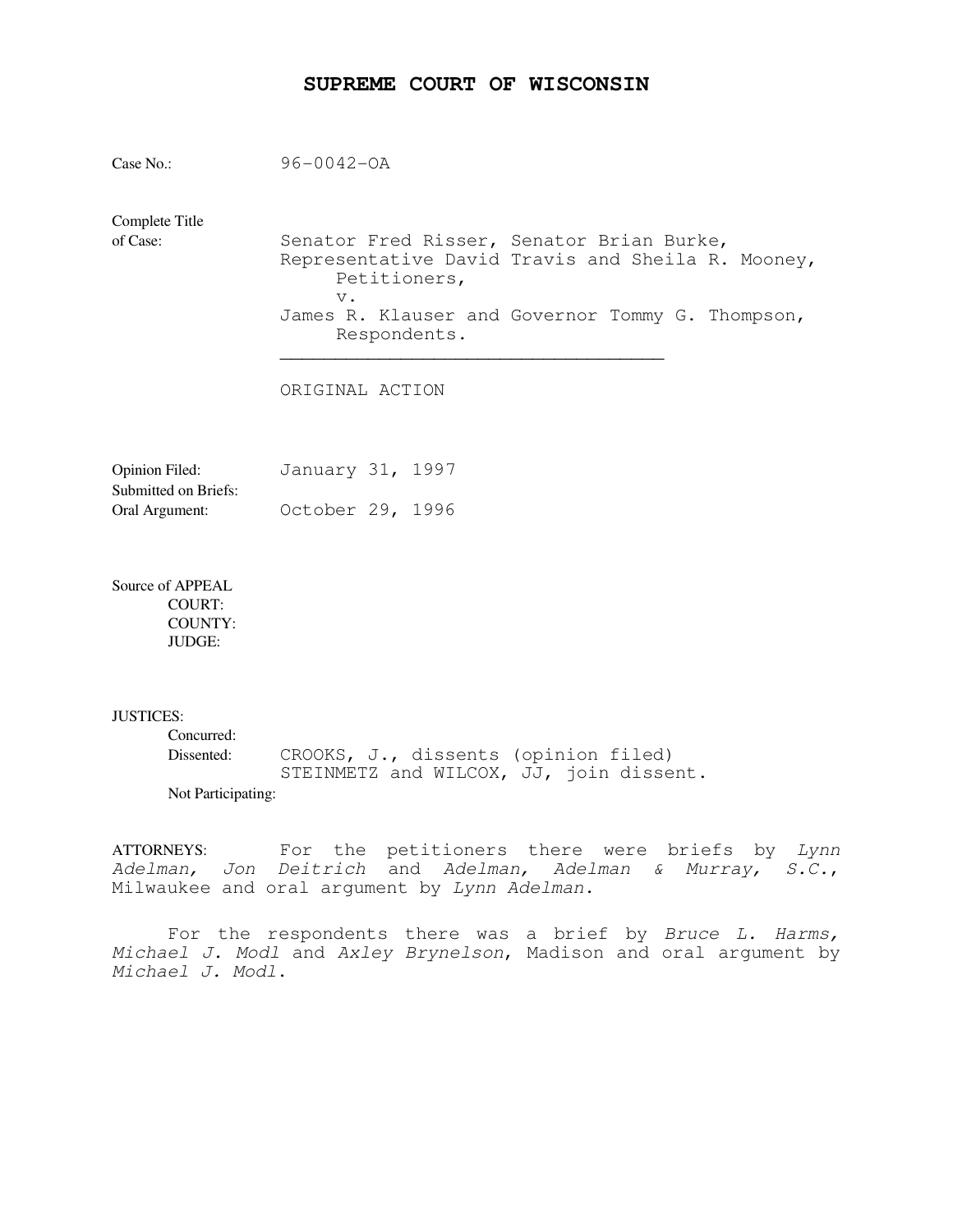No. 96-0042-OA

NOTICE

**This opinion is subject to further editing and modification. The final version will appear in the bound volume of the official reports.**

No. 96-0042-OA

STATE OF WISCONSIN :

IN SUPREME COURT

# **Senator Fred Risser, Senator Brian Burke, Representative David Travis and Sheila R. Mooney,**

 **Petitioners,** 

 **v.** 

Ļ.

**James R. Klauser and Governor Tommy G. Thompson,** 

 **Respondents.** 

# **FILED**

# **JAN 31, 1997**

Marilyn L. Graves Clerk of Supreme Court Madison, WI

ORIGINAL ACTION for declaratory judgment. Rights declared.

¶1 SHIRLEY S. ABRAHAMSON, C.J. This is an original action by several Wisconsin state legislators and a taxpayer (petitioners)<sup>1</sup> seeking a declaration that the Governor's write-in veto of a monetary figure in the second sentence of section 57 of 1995 Assembly Bill 557 exceeded his authority under art. V, § 10 of the Wisconsin Constitution.

¶2 The "write-in" veto in issue in the present case was first recognized as within a governor's art. V, § 10 powers in Citizens Utility Board v. Klauser, 194 Wis. 2d 484, 534 N.W.2d 608 (1995), hereinafter C.U.B. The write-in veto is a lesser

 $1$  The respondents are James R. Klauser, Secretary of the Department of Administration, and Tommy G. Thompson, Governor of the State of Wisconsin, collectively referred to herein as the Governor.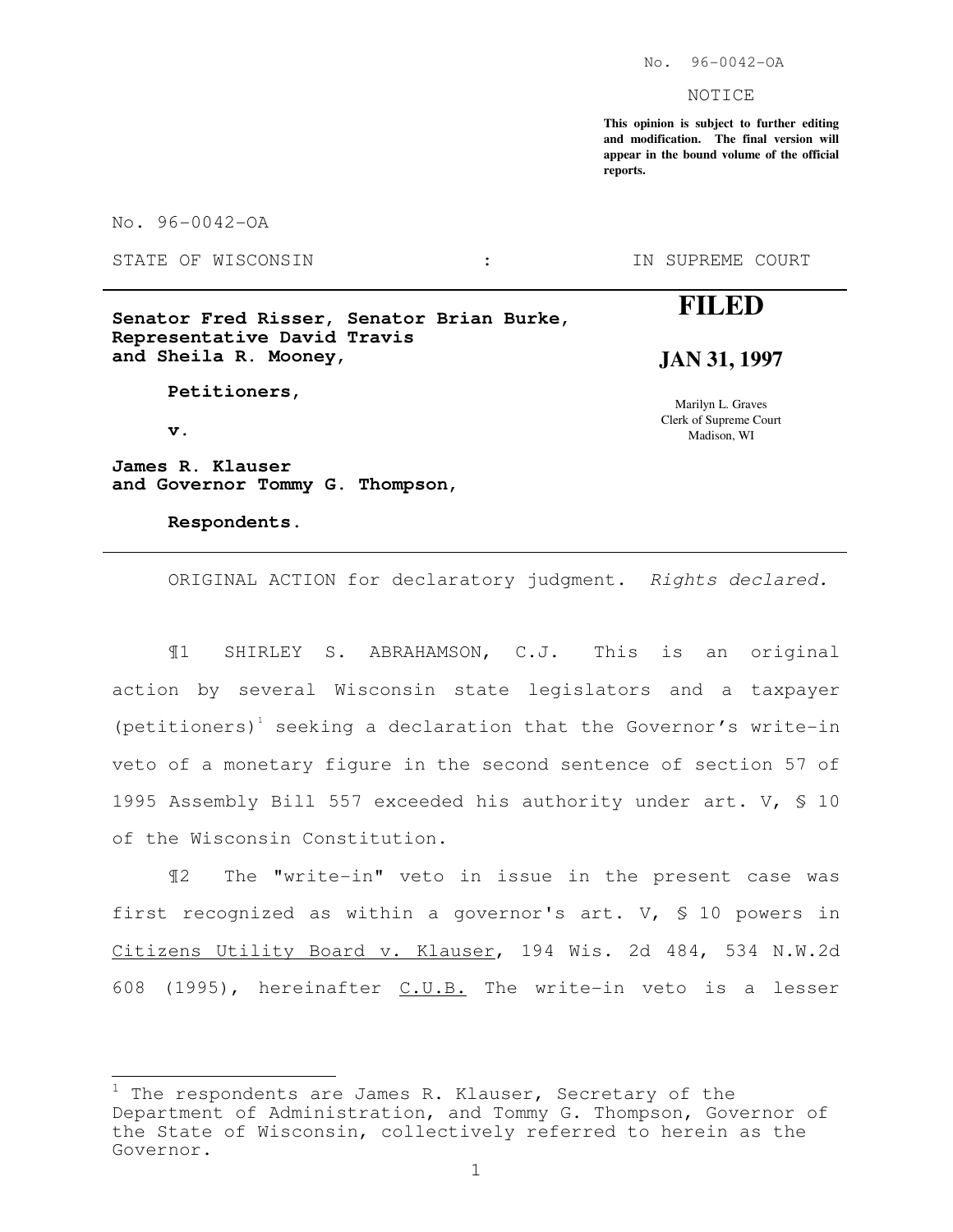included subset of the partial veto made available to a governor by the 1930 amendment to Wis. Const. art. V, § 10.

¶3 The petitioners contend that the constitution limits the write-in veto to reductions of appropriation amounts and that the revenue bonding limit in the second sentence of section 57 is not an appropriation amount.

¶4 The Governor advances two arguments in support of his exercise of the write-in veto in this case. First, the Governor contends that the write-in veto is not limited to reducing appropriation amounts and that the write-in veto may be exercised on any monetary figure in an appropriation bill. Second, the Governor argues that even if a governor's write-in veto is limited to appropriation amounts, the monetary figure in issue in the present case is an appropriation amount subject to the writein veto.

¶5 We conclude that the Governor's write-in veto may be exercised only on a monetary figure which is an appropriation amount and that the monetary figure in the second sentence of section 57 of 1995 A.B. 557 is not an appropriation amount. Accordingly, we hold that the Governor's write-in veto challenged in the present case is not authorized by the constitution and is therefore invalid.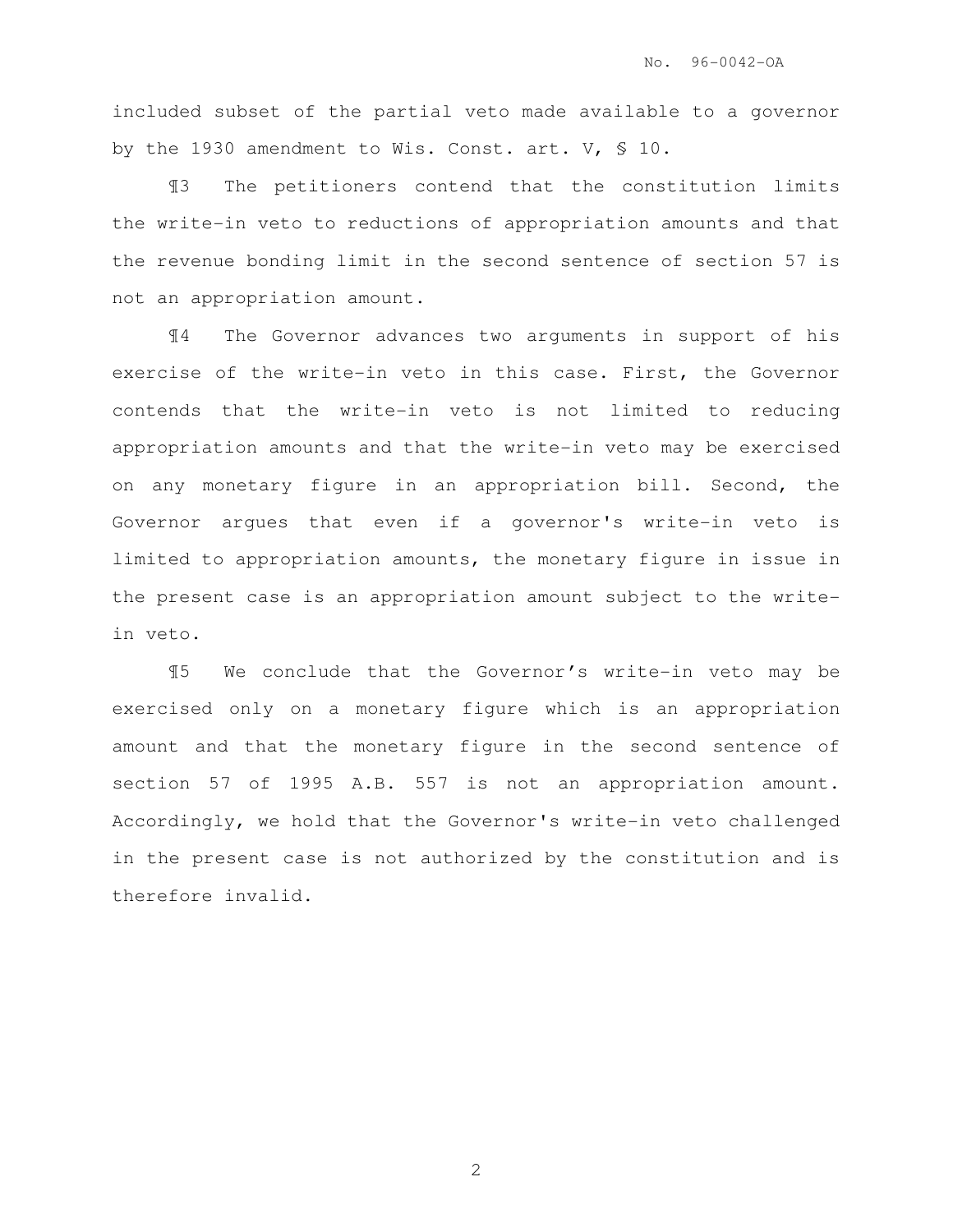I.

¶6 This case comes to us on stipulated facts. As background for our legal analysis we shall summarize the facts, the constitutional law relating to the partial veto and the statutory context of the second sentence of section 57 of 1995 A.B. 557.

¶7 On November 16, 1995, the Wisconsin legislature enrolled 1995 A.B. 557, an omnibus bill setting forth the transportation budget. In addition to appropriating funds for transportation purposes, it creates, repeals and amends various transportation-related statutes. The bill, among other things, imposes taxes, authorizes highway construction, provides penalties, makes appropriations and grants bonding authority. This latter function is the subject of section 57 of the bill.

¶8 On December 6, 1995, the Governor vetoed numerous parts of 1995 A.B. 557 and approved the remainder. The part approved was enacted as 1995 Wis. Act 113.

¶9 This case is ruled by the 1930 amendment to the Wisconsin constitution authorizing a governor to approve appropriation bills "in whole or in part." Wis. Const. art. V, § 10(1)(b). The parties agree, and the court holds, that 1995 A.B. 557 is an appropriation bill within the meaning of art. V,  $$ 10(1)(b)$ . Article V,  $$ 10(1)$ , provides as follows:

**(1)**(a) Every bill which shall have passed the legislature shall, before it becomes a law, be presented to the governor.

(b) If the governor approves and signs the bill, the bill shall become law. Appropriation bills may be approved in whole or in part by the governor, and the part approved shall become law.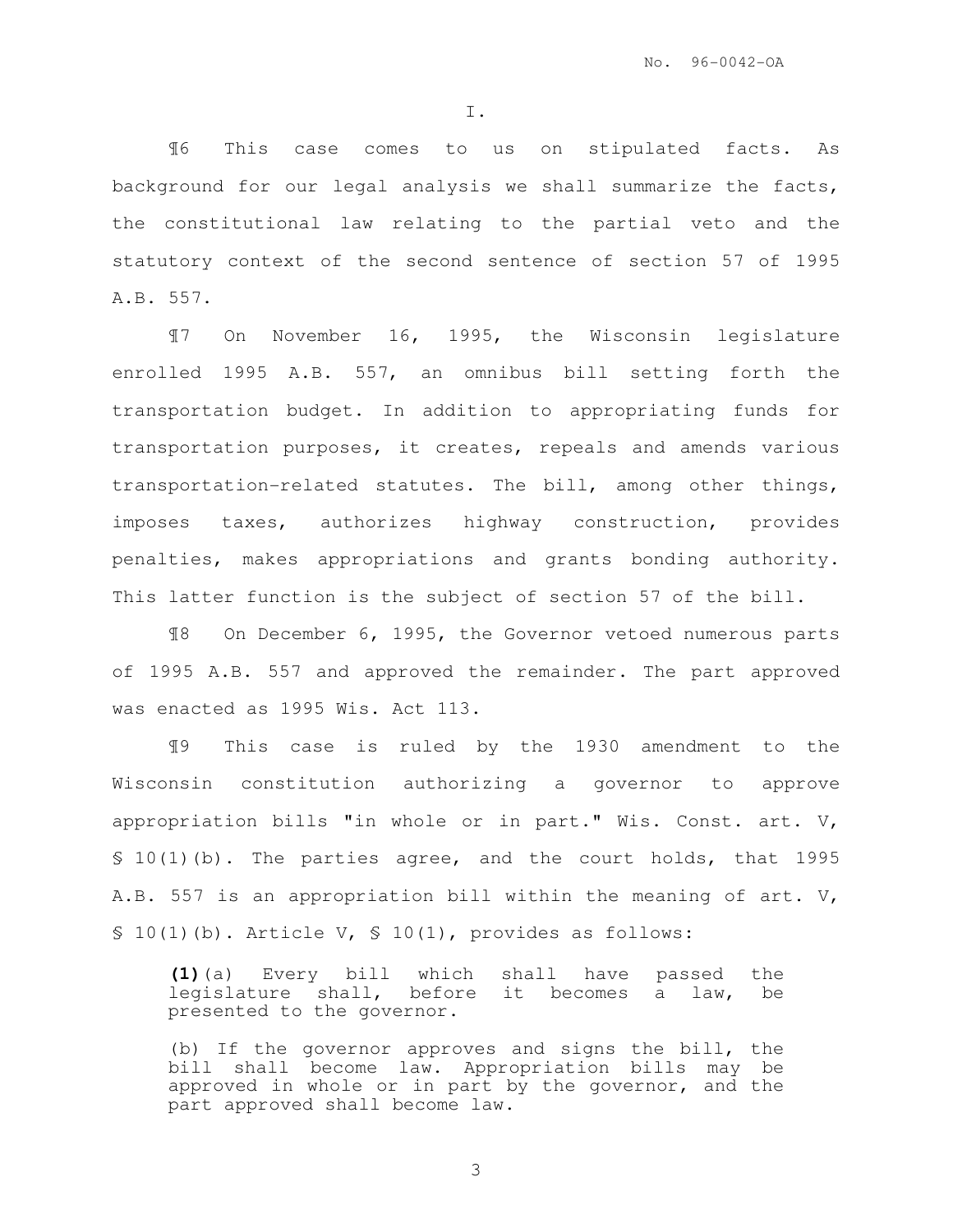(c) In approving an appropriation bill in part, the governor may not create a new word by rejecting individual letters in the words of the enrolled bill.

¶10 Certain principles emerge from the court's interpretations of this language. First, a governor may exercise the partial veto only on parts of bills that contain appropriations within their four corners. State ex rel. Finnegan v. Dammann, 220 Wis. 143, 147-48, 264 N.W. 622 (1936). Second, the partial veto must be exercised in such a manner that the part of the bill remaining constitutes a "complete, entire, and workable law." State ex rel. Wisconsin Telephone Co. v. Henry, 218 Wis. 302, 314, 260 N.W. 486 (1935); State ex rel. Martin v. Zimmerman, 233 Wis. 442, 450, 289 N.W.2d 662 (1940). Third, the disapproval of part of an appropriation bill may not result in a provision which is "totally new, unrelated or non-germane" to the original bill. Wisconsin Senate v. Thompson, 144 Wis. 2d 429, 451-53, 424 N.W.2d 385 (1988). Fourth, the partial veto authority extends to any part of an appropriation bill, not only to appropriations. State ex rel. Sundby v. Adamany, 71 Wis. 2d 118, 130, 237 N.W.2d 910 (1976). Fifth, a governor may strike words or digits from an appropriation bill. State ex rel. Kleczka v. Conta, 82 Wis. 2d 679, 685, 264 N.W.2d 539 (1978); Wisconsin Senate, 144 Wis. 2d at 457. However a governor "may not create a new word by rejecting individual letters in the words of the enrolled bill." Wis. Const. art. V,  $\frac{10(1)}{c}$ , (1990 amendment); C.U.B., 194 Wis. 2d at 501. Sixth, a governor may exercise the partial veto power by writing in a smaller number for a number expressing an appropriation amount. C.U.B., 194 Wis. 2d at 499-500 and n.10 (relying on Wisconsin Senate, 144 Wis. 2d at 461).

¶11 A governor's authority to alter legislation granted in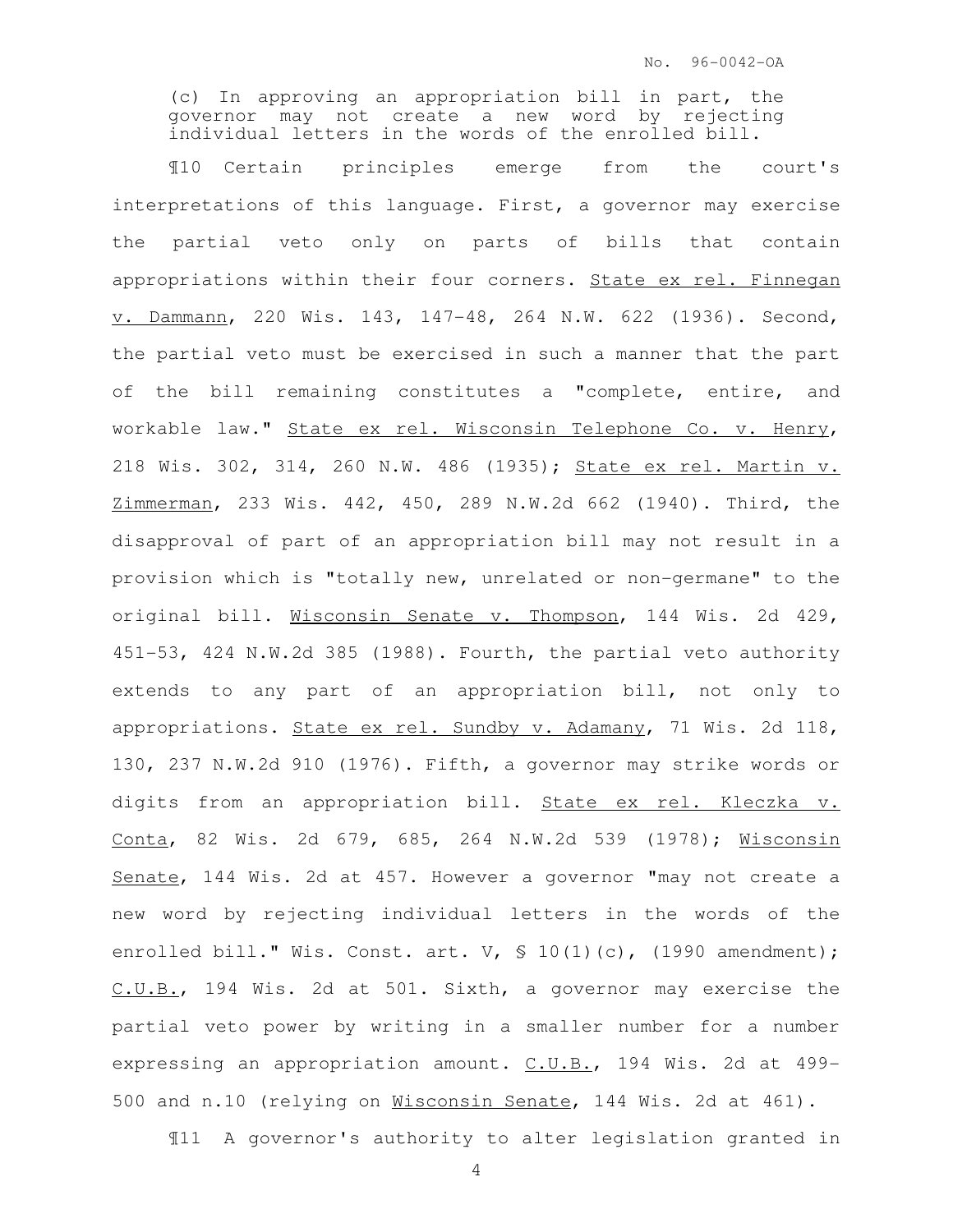Wis. Const. art. V, § 10 is part of the constitution's carefully balanced separation of powers between the executive and the legislative branches. It is the judiciary's role to declare the boundaries which the constitution sets between the other two branches. Our inquiry in this case is whether the Governor's actions comport with the constitutional grant of authority set out in art. V, § 10(1)(b).

¶12 The Governor's veto of part of the second sentence of section 57 of 1995 A.B. 557 is at issue in this case. Section 57 provides as follows:

Section 57. 84.59(6) of the statutes is amended to read:

 84.59**(6)** Revenue obligations may be contracted by the building commission when it reasonably appears to the building commission that all obligations incurred under this section can be fully paid from moneys received or anticipated and pledged to be received on a timely basis. Revenue obligations issued under this section shall not exceed  $$950,834,000^2$  $$1,123,638,100$ <sup>3</sup>  $[$1,083,638,100]$ <sup>4</sup> in principal amount, excluding obligations issued to refund outstanding revenue obligations. Not more than \$841,634,000 \$1,081,341,000 [\$1,041,341,000] of the \$950,834,000 \$1,123,638,100 [\$1,083,638,100] may be used for transportation facilities under s. 84.01(28) and major highway projects under ss. 84.06 and 84.09.

¶13 Section 57 amended Wis. Stat. § 84.59(6) (1993-1994).<sup>5</sup> The first sentence of section 57 authorizes the building commission to contract for the sale of revenue obligations, the proceeds of which may under § 84.59(1) fund certain

 $\mathbf{r}$ 

 $2$  The figures lined through are from the previous enactment. <sup>3</sup> The figures underlined are those approved by the legislature and stricken by the Governor.

 $4$  The final, bracketed figure of each trio was written in by the Governor.

All further references are to the 1993-1994 statutes unless otherwise indicated.

 $^6$  Revenue obligations are governed generally by Wis. Stat. §§ 18.51 through 18.64.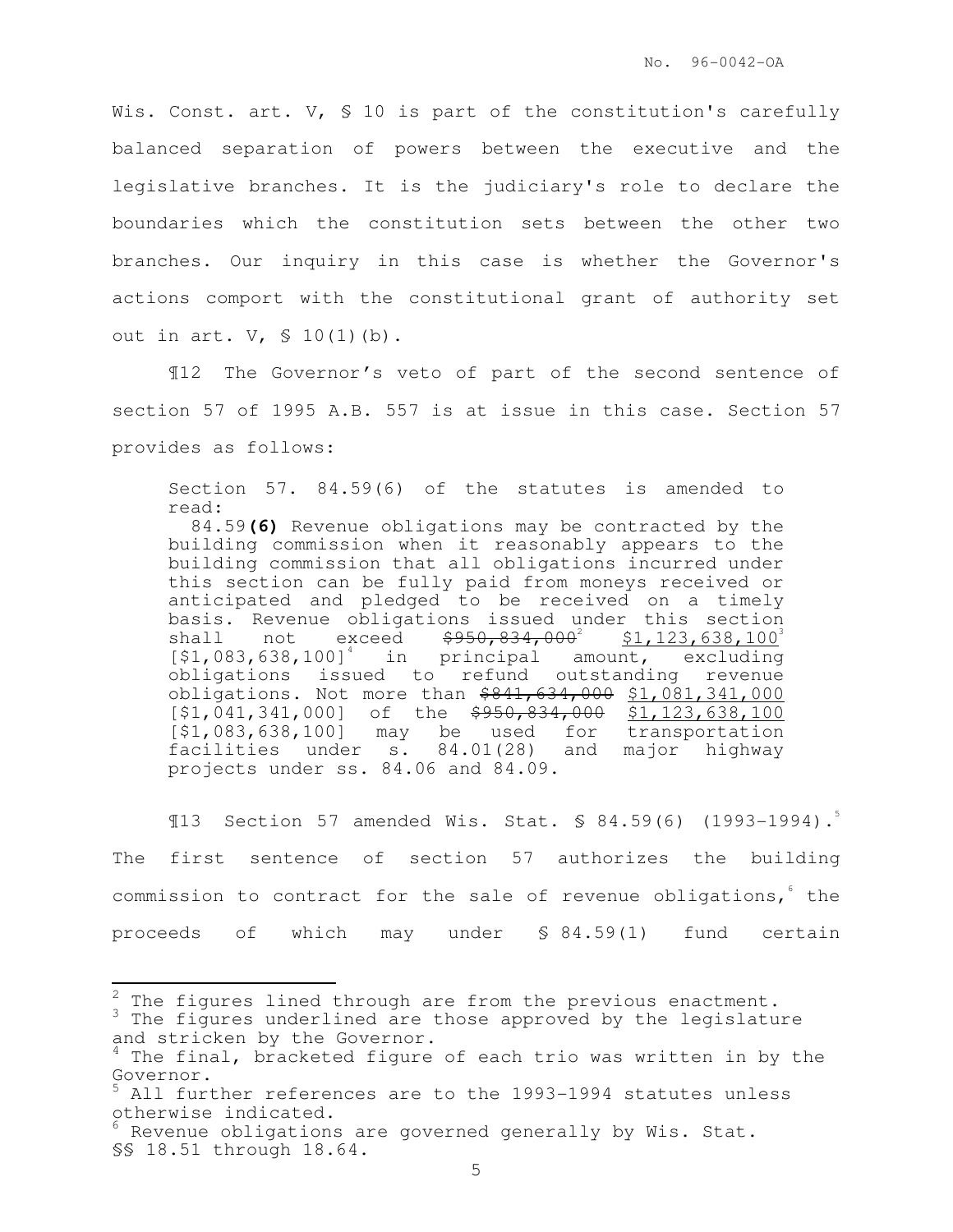transportation facilities and projects. $^7$  This sentence is not in dispute.

¶14 In the second sentence of section 57 the legislature raised the cumulative limit on revenue obligations that may be contracted under § 84.59. The Governor struck this increased limit on revenue bonds and wrote in a figure \$40 million lower. It is this veto that the petitioners challenge.

¶15 The write-in vetoes in the third sentence, as well as numerous other write-in vetoes, were not challenged or discussed in the briefs by either party. At oral argument, in response to the court's questions, counsel for the Governor urged the court to consider the third sentence as part of the overall revenue/appropriation scheme informing the meaning of the second sentence and its monetary figure. At oral argument the petitioners described the third sentence and the figures therein as setting forth a use limitation, in contrast with appropriation amounts subject to the partial veto. We shall examine the third sentence in our discussion of the challenged write-in veto.

¶16 The Governor makes two alternative arguments to support his write-in veto of the monetary figure in the second sentence of section 57. The first argument is that a governor's write-in veto power is not limited to reducing appropriation amounts; rather it is limited to reducing any monetary figures in an appropriation bill. The second argument is that even if a

É.

 $7$  Revenues from the sale of revenue obligations and those derived from motor vehicle registration fees under Wis. Stat. § 341.25, pledged to secure the repayment of the revenue obligations, are deposited in a fund created under Wis. Stat. § 18.57(1). Various continuing appropriation provisions appropriate the moneys in this fund. Wis. Stat.  $\frac{1}{5}$  20.395(3)(br), 20.395(4)(at) and (jq) and 20.395(6)(as).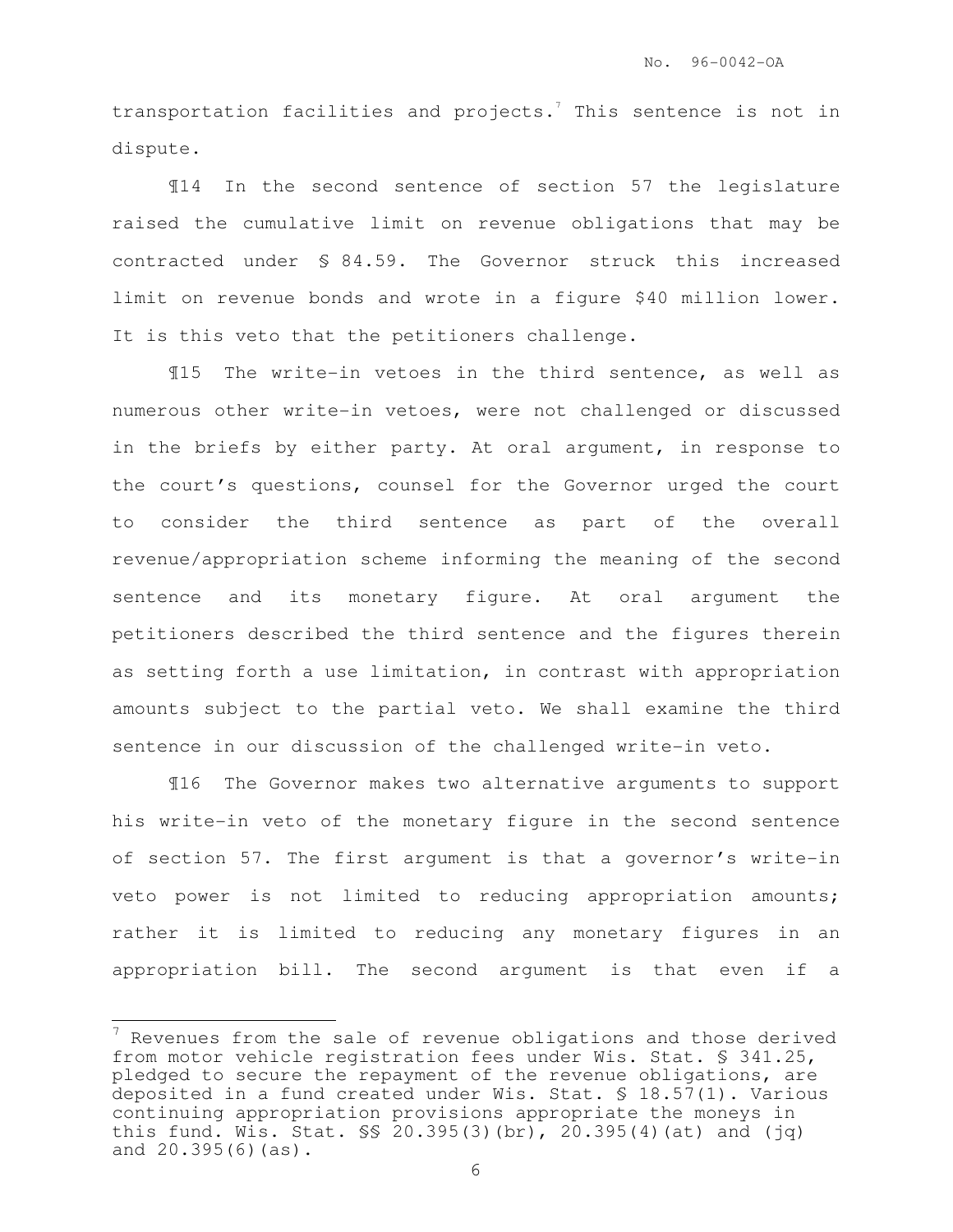governor's write-in veto is limited to appropriation amounts, the monetary figure in the second sentence is an appropriation amount subject to the write-in veto. Under either argument, the Governor contends that his write-in veto in the present case is constitutional. We shall discuss each of these positions in turn.

II.

¶17 The Governor's contention that the write-in veto applies to any monetary figure in an appropriation bill and is not limited to appropriation amounts rests on the Governor's interpretation of C.U.B., 194 Wis. 2d 484. In C.U.B. the Governor had exercised his veto by striking the figure \$350,000 and writing in \$250,000 in an entry within § 20.005(3), the appropriations schedule. The Governor argues that C.U.B. should be limited to its facts-a veto of an appropriation amount-and that the court did not intend C.U.B. to address the issue of the constitutionality of a write-in veto of a monetary figure that is not an appropriation amount. According to the Governor, the C.U.B. court's limitation of the write-in veto to appropriation amounts merely reflected the fact that the veto at issue in that case involved an appropriation amount.

¶18 In this part of his argument the Governor does not ask that we rule narrowly on the facts at hand, but rather that we state a generally applicable rule: that the write-in veto applies to all monetary figures in appropriation bills. This rule would preclude a governor's writing in "Eau Claire city" in place of "Eau Claire county," "37 counties" in place of "72 counties" and "Route 69" in place of "Route 151."<sup>8</sup>

 $\overline{a}$ 

<sup>&</sup>lt;sup>8</sup> The Governor's proposed rule would not preclude reducing the following monetary figures if set forth in an appropriation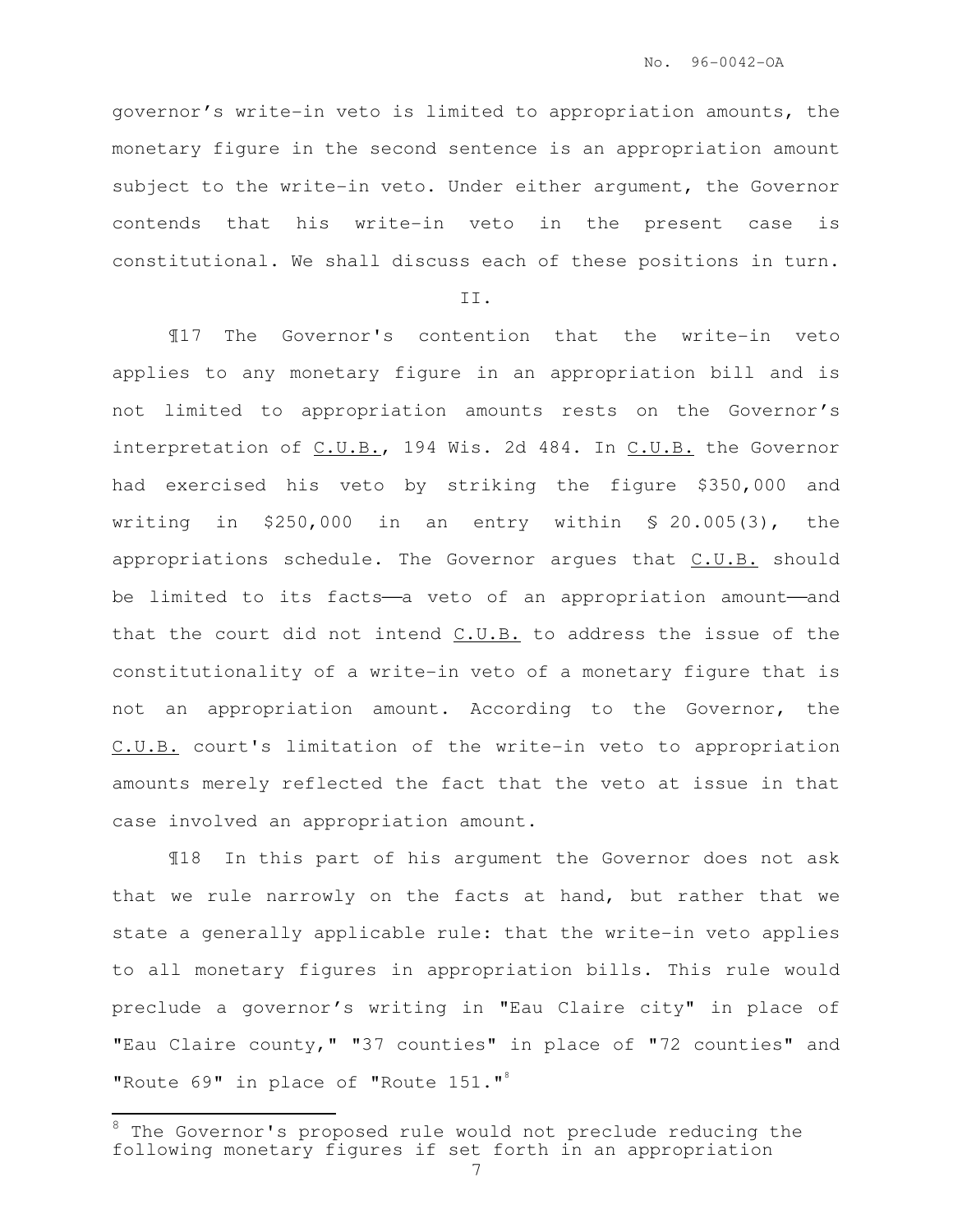¶19 We disagree with the Governor's interpretation of C.U.B. for three reasons. First, in C.U.B. the court relied on the oral argument in which the Governor's counsel focused explicitly on the critical necessity to limit the write-in veto power of a governor to appropriation amounts. Second, the court fully discussed, and then relied upon, Wisconsin Senate as creating a dichotomy between appropriation amounts and other parts of appropriation bills. Third, the text of the C.U.B. decision expressly limits the write-in veto to appropriation amounts.

¶20 At oral argument in the C.U.B. case, counsel for the Governor was pressed for a standard by which the court might sanction the write-in veto. Counsel for the Governor replied that "the standard is if it appears in an appropriation bill first of all and it is a number of an appropriation, the Governor may reduce it by striking it and writing in a smaller number." The following colloquy demonstrates the rule proposed by counsel for the Governor and some of the justices' concerns:

Justice Bablitch: You're saying that only an appropriation can be approved in whole or in part?

Counsel for the Governor: Yes. And an appropriation bill also, as the court has said before.

Justice Abrahamson: But you can't write in on the appropriation bill, but you can write in on the appropriation?

Counsel for the Governor: Correct.

Justice Geske: Is there any other basis upon which you can distinguish between reducing numbers and reducing conceptually other concepts?

i<br>H bill: "Ten Twelve [three] dollars for issuing a copy of a birth certificate." See 1995 A.B. 150, § 3343d (executive budget bill) (amending Wis.  $\overline{Stat. S}$  69.22(1)(c)).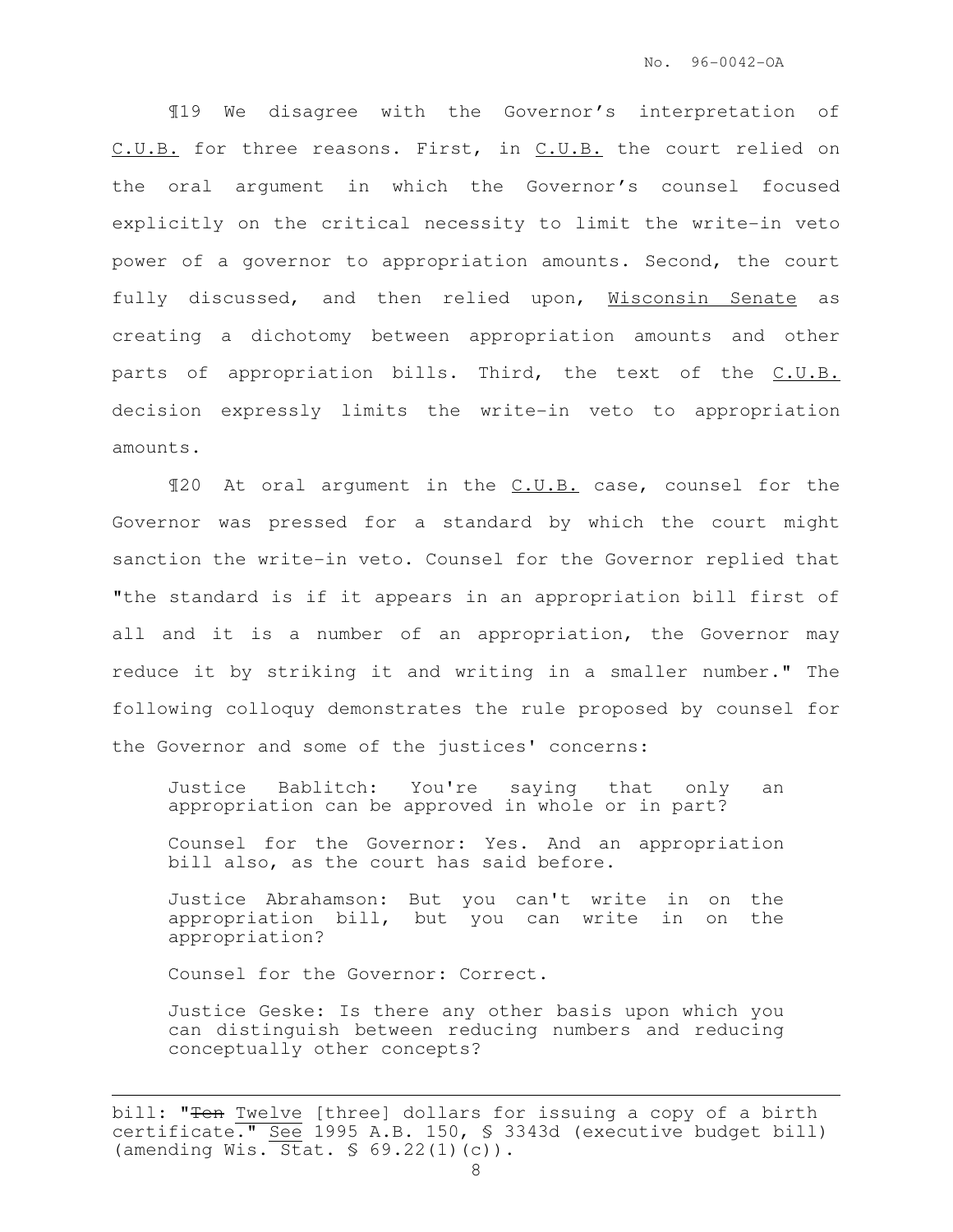No. 96-0042-OA

Counsel for the Governor: If you allow striking outside of an appropriation number you're going to run into problems very quickly with the 1990 amendment. For example, if the legislature passes a bill that says "something shall happen in 15 days" and the governor can cross that out and write in the number "10," we have created a problem because if the legislature had written out in script "fifteen" under the new constitutional amendment he could not cross out the letters to get to "ten."

Justice Geske: So you agree with Mr. Adelman [petitioner's counsel] on the numbers outside of appropriation numbers?

Counsel for the Governor: Yes. But at the core of the partial veto authority are dollars. That is the core; that is what the people were speaking to in 1930, the first amendment, and in 1990 when it was amended again. If the governor can approve parts of appropriation bills, and this court has certainly held that the governor can, and included within that concept is part of appropriations. That is, I thought, the easier concept to grasp.

¶21 Addressing the concerns of these justices and adopting the limited rule proposed by counsel for the Governor, C.U.B. expressly draws a distinction between appropriation amounts and other parts of appropriation bills, allowing a write-in veto of the former but not the latter. C.U.B., 194 Wis. 2d at 499, 506 n.13, 508-10.

¶22 The second indication that C.U.B. limited the write-in veto to appropriation amounts is that it rested its holding on precedent, namely Wisconsin Senate. C.U.B. interpreted Wisconsin Senate as having "set forth a dichotomy between a governor's partial veto power over appropriation figures and over nonappropriation parts of an appropriation bill" and having declared that "a governor has the power to reduce an appropriation, whereas he may only strike out letters, digits or words in regard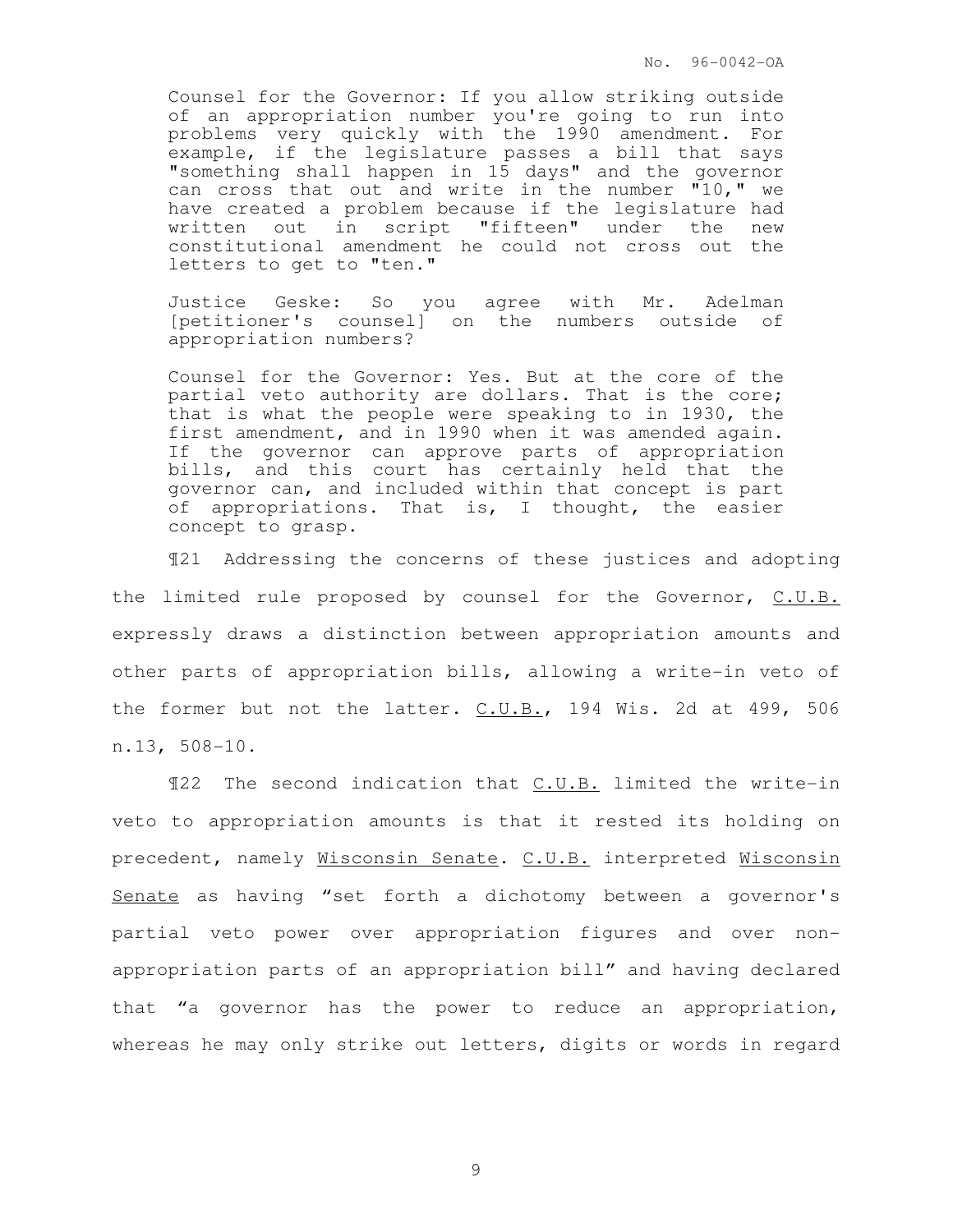to non-appropriation concepts in the appropriation bill." C.U.B., 194 Wis. 2d at 499.<sup>9</sup>

¶23 Third, the text of the C.U.B. opinion limits the writein veto to appropriation amounts. To quote the C.U.B opinion, the issue presented was whether the partial veto power "permits the governor to strike a numerical sum appropriated in the bill and to insert a different, smaller number as the appropriated sum." Id. at 488. The court responded unequivocally in the affirmative to this issue: "We now make explicit the fact that a governor may only reduce an appropriation by a number contained within the original appropriation allotment." C.U.B., 194 Wis. 2d at 508-09.

¶24 And further, in response to the specter raised by the dissent of an unlimited write-in veto power, the C.U.B. majority explicitly addressed the issue of a write-in veto of other monetary sums and limited the C.U.B. decision to a write-in veto of appropriation amounts. Id. at 510-11 n.18.

¶25 The C.U.B. majority emphasized the limited nature of its holding, as follows: "[F]or the powers of the governor to be extended in the fashion suggested by the dissent, this court

 $\mathbf{r}$ 

 $9$  The C.U.B. court summarized its reading of Wisconsin Senate as follows:

<sup>[</sup>T]his court has already implicitly limited the governor's power in this area in Wisconsin Senate to reductions of amounts of appropriations. [citation omitted] "[C]onsistent with the broad constitutional power we have recognized the governor possesses with respect to vetoing single letters, words and parts of words in an appropriation bill, that the governor has similar broad powers to reduce or eliminate numbers and amounts of appropriations" . . . We now make explicit the fact that a governor may only reduce an appropriation by a number contained within the original appropriation allotment.

Citizens Utility Board v. Klauser, 194 Wis. 2d 484, 508-509 (quoting Wisconsin Senate v. Thompson, 144 Wis. 2d 429, 457, 424 N.W.2d 385 (1988)).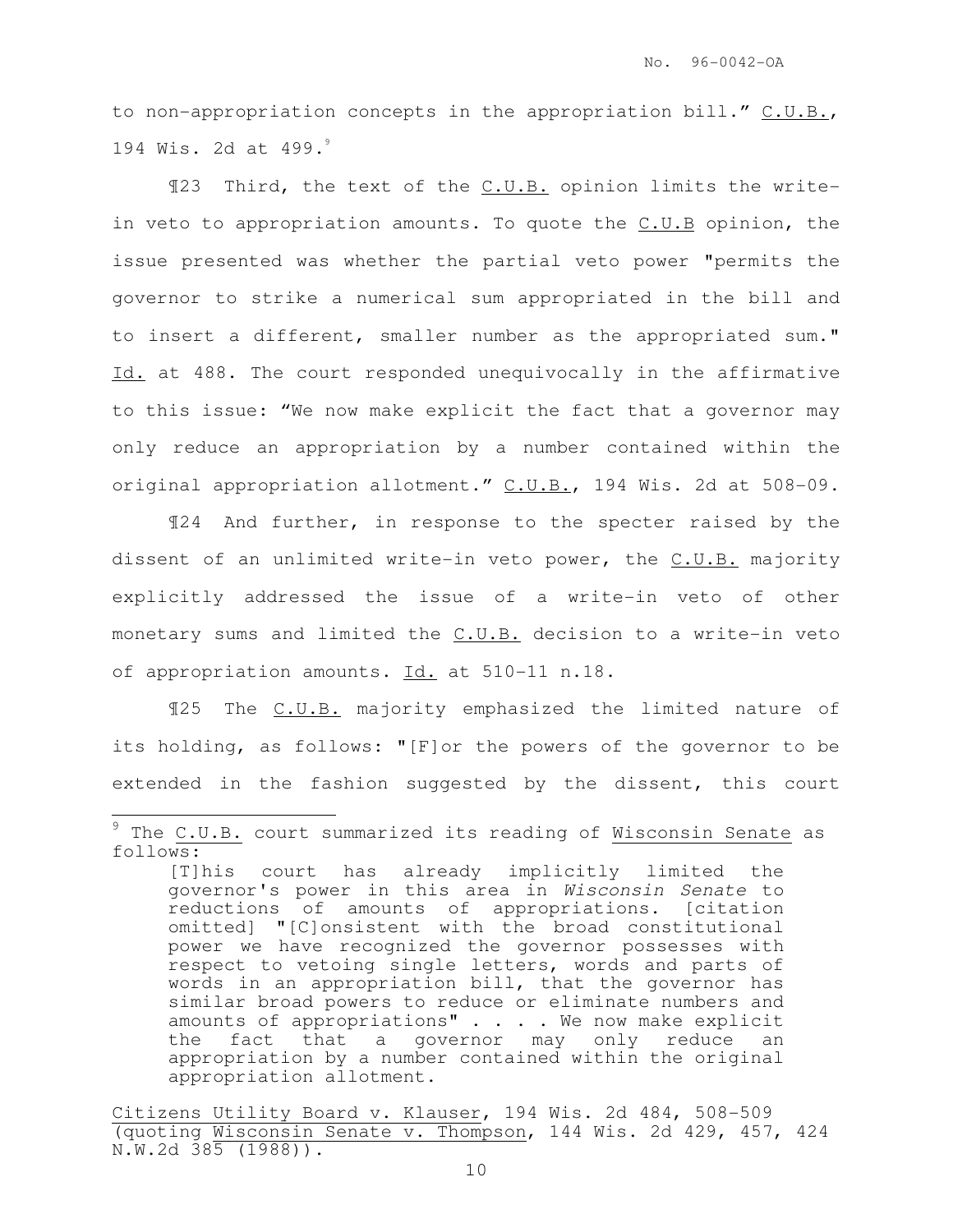would have to overrule the present decision's limitation to reduce only monetary appropriations." C.U.B., 194 Wis. 2d at 510- 11 n.18. The reference to the need for overruling makes abundantly clear that this limitation was intended as an element of the holding.

¶26 In numerous parts of the opinion, the C.U.B. court sanctioned the write-in veto but limited its applicability to lowering appropriation amounts and only appropriation amounts.<sup>10</sup> The court summed up as follows:

Accepting the common sense rationale of this opinion in no way expands the governor's power; rather, the approach espoused today simply makes the prescribed power of sec. 10(1)(b) more logical. Succinctly stated, the governor has the power to approve part of an appropriation bill by reducing the amount of money appropriated so long as the number is part of the original appropriation. This power stems from the right to reduce appropriations recognized in Wisconsin Senate and extends only to monetary figures and is not applicable in the context of any other part of an appropriation.

Id. at 510 (emphasis added). Only monetary figures which are appropriation amounts are subject to the write-in veto power under C.U.B..

¶27 In sum, the Governor's interpretation of C.U.B. contravenes the basis upon which  $C.U.B.$  was argued by the parties

 $\frac{1}{2}$ 

 $^{10}$  See, e.g., C.U.B., 194 Wis. 2d at 506 n.13 (the write-in veto applies "whether the legislature chooses to write out the amount of the appropriation in word form. . . . a 'part' of a larger appropriation sum is any sum, whether written out in words or specified with numerals."); Id. at 506 n.13 ("what matters is the distinction between an appropriation sum and a nonappropriation sum");  $\underline{Id.}$  at  $\overline{509}$  ("we now make explicit the fact that a governor may only reduce an appropriation by a number contained within the original appropriation allotment"); Id. at 510 ("Succinctly stated, the governor has the power to approve part of an appropriation bill by reducing the amount of money appropriated so long as the number is part of the original appropriation"); Id. at 510 (the governor's write-in veto power "extends only to monetary figures and is not applicable in the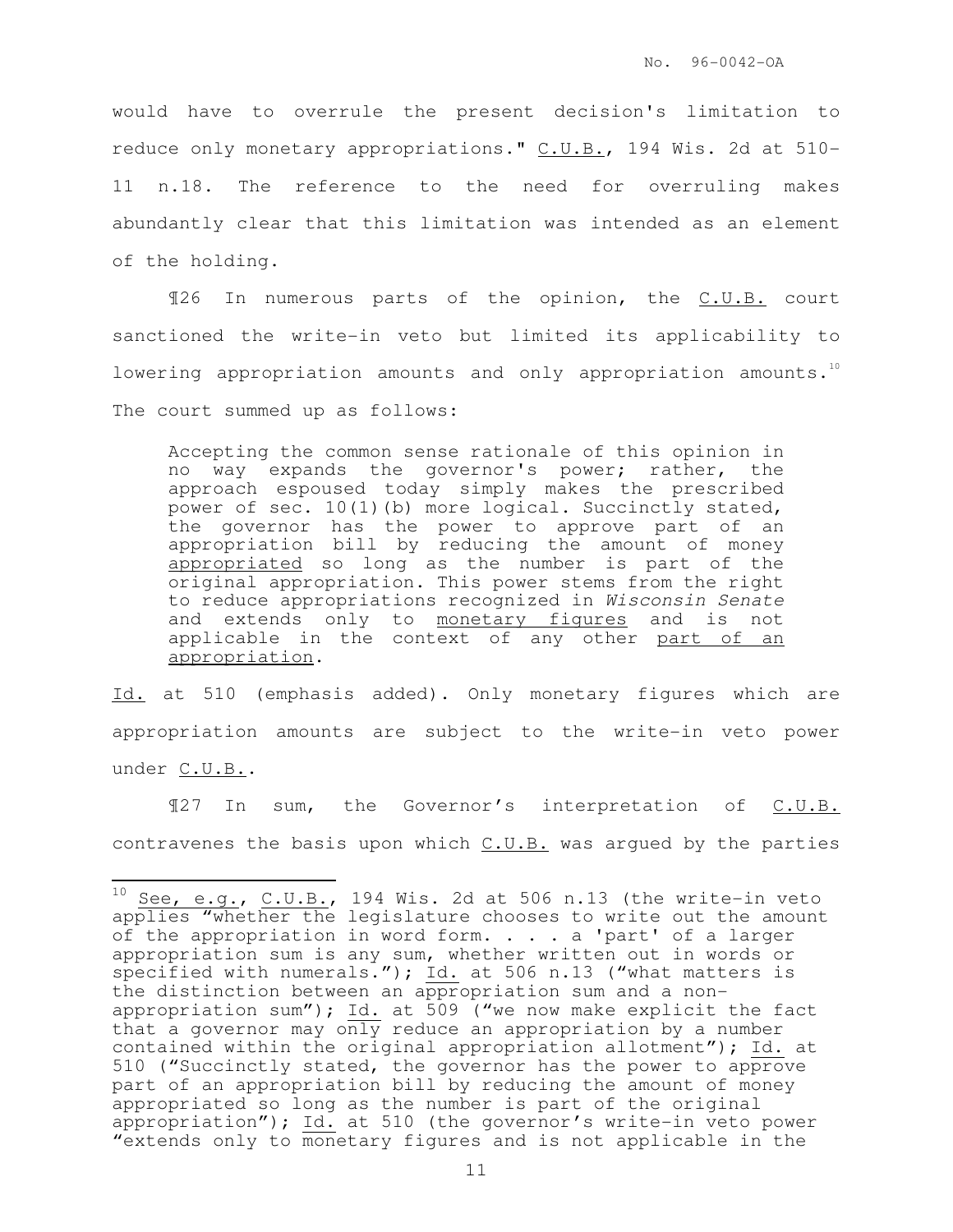and written by the court. The  $C.U.B.$  decision adjudicated the constitutional scope of the governor's write-in veto power and is precedential.<sup>11</sup> Accordingly, following precedent we conclude that the constitution prohibits a write-in veto of monetary figures which are not appropriation amounts.

### III.

¶28 The Governor's second argument is that even if C.U.B. limits the write-in veto to appropriation amounts, the vetoed figure in the second sentence of section 57 is an appropriation amount. The Governor advances several overlapping and related rationales for characterizing the monetary figure in the second sentence as an appropriation amount.

¶29 First, the Governor asserts that the revenue bonding limit at issue in the case at bar lies within the definitions of appropriation set out in Finnegan, 220 Wis. 143. To determine that the bill in question in that case did not contain an appropriation, the Finnegan court was called upon to define the word appropriation. The court set forth three similar definitions as follows:

In Webster's New International Dictionary the following definition is made:

"Appropriation bill. Govt. A measure before a legislative body authorizing the expenditure of public moneys and stipulating the amount, manner, and purpose of the various items of expenditure."

i<br>H

context of any other aspect of an appropriation").  $11$  The Governor implies that the C.U.B. court's comments about a governor's power to write in a veto relating to nonappropriation amounts are dicta. The court has stated, however, that "when a court of last resort intentionally takes up, discusses, and decides a question germane to, though not necessarily decisive of, the controversy, such decision is not a dictum but is a judicial act of the court which it will thereafter recognize as a binding decision." State v. Kruse, 101 Wis. 2d 387, 392, 305 N.W.2d 85 (1981) (quoting Chase v. American Cartage Co., 176 Wis. 235, 238, 186 N.W. 598 (1922)).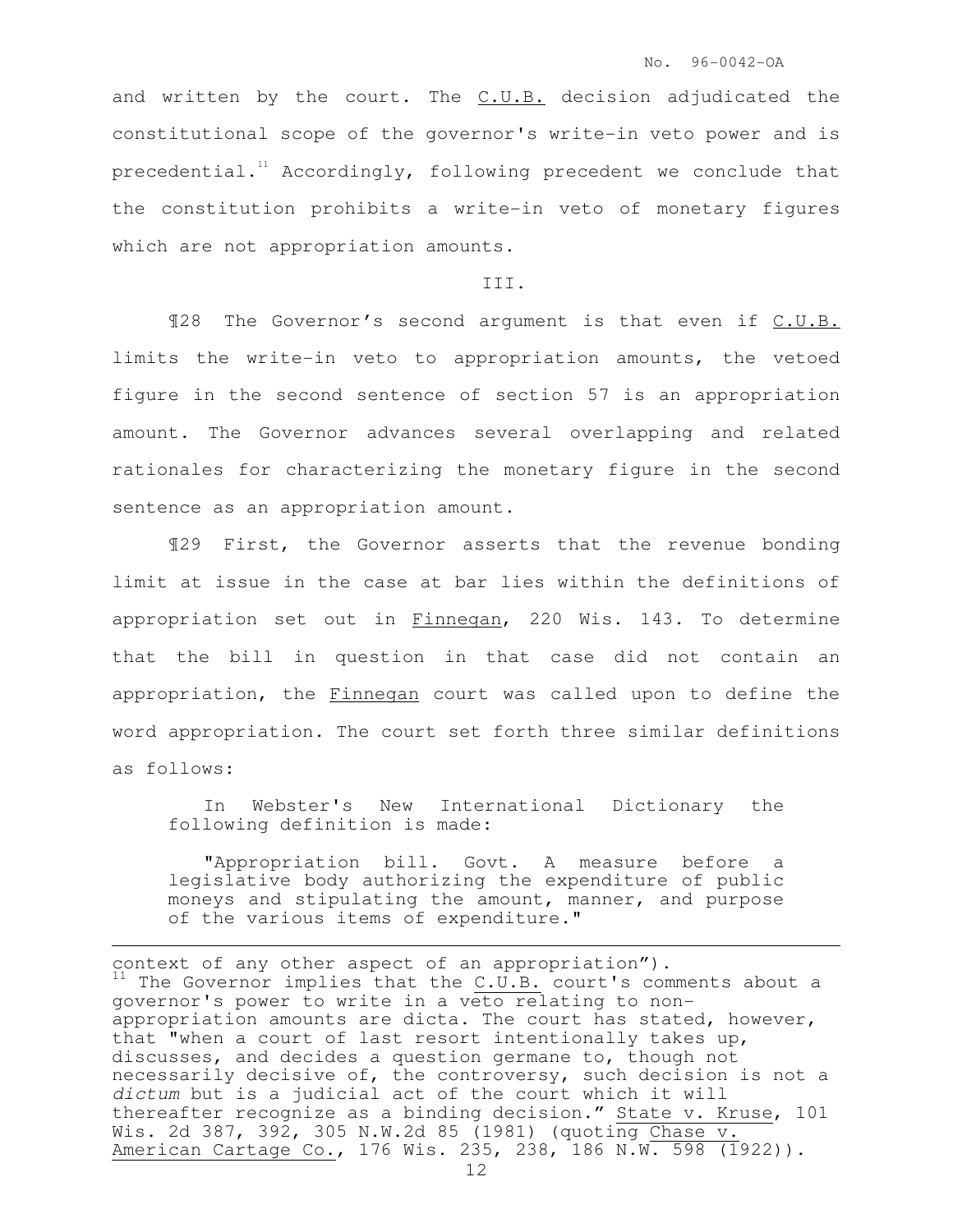In State v. LaGrave, 23 Nev. 25, 41 Pac. 1075, 1076, the court said:

"An appropriation in the sense of the constitution means the setting apart a portion of the public funds for a public purpose."

In Hunt v. Callaghan, 32 Ariz. 235, 257 Pac. 648, 649, the court said:

"An appropriation is 'the setting aside from the public revenue of a certain sum of money for a specified object, in such manner that the executive officers of the government are authorized to use that money, and no more, for that object, and no other."

Id. at 148; Kleczka, 82 Wis. 2d at 688. Under each definition, an appropriation involves an expenditure or setting aside of public funds for a particular purpose.

¶30 We can find nothing in section 57 that authorizes an expenditure or the setting aside of public funds for a particular purpose. Section 57 deals with raising revenue and limiting the use to which the revenue may be put. Sentences one and two provide that revenue obligations may be contracted for under certain conditions and not in excess of a certain amount. The third sentence provides that no more than a stated amount may be used for two specified transportation purposes. Section 57 thus establishes a level of funds that the state is authorized to generate by the sale of bonds and limits the purposes for which the revenue raised may be expended.

¶31 Section 57 does not appropriate the funds. The sale of bonds is the commitment of the state to a debtor relation to those who purchase the bonds and is therefore distinguishable from an appropriation.<sup>12</sup> The sale of bonds is revenue raising; revenue raising and appropriation are more nearly antonyms than

 $\frac{1}{2}$ 

 $12$  The contracting of state debt is governed by Wis. Const. art.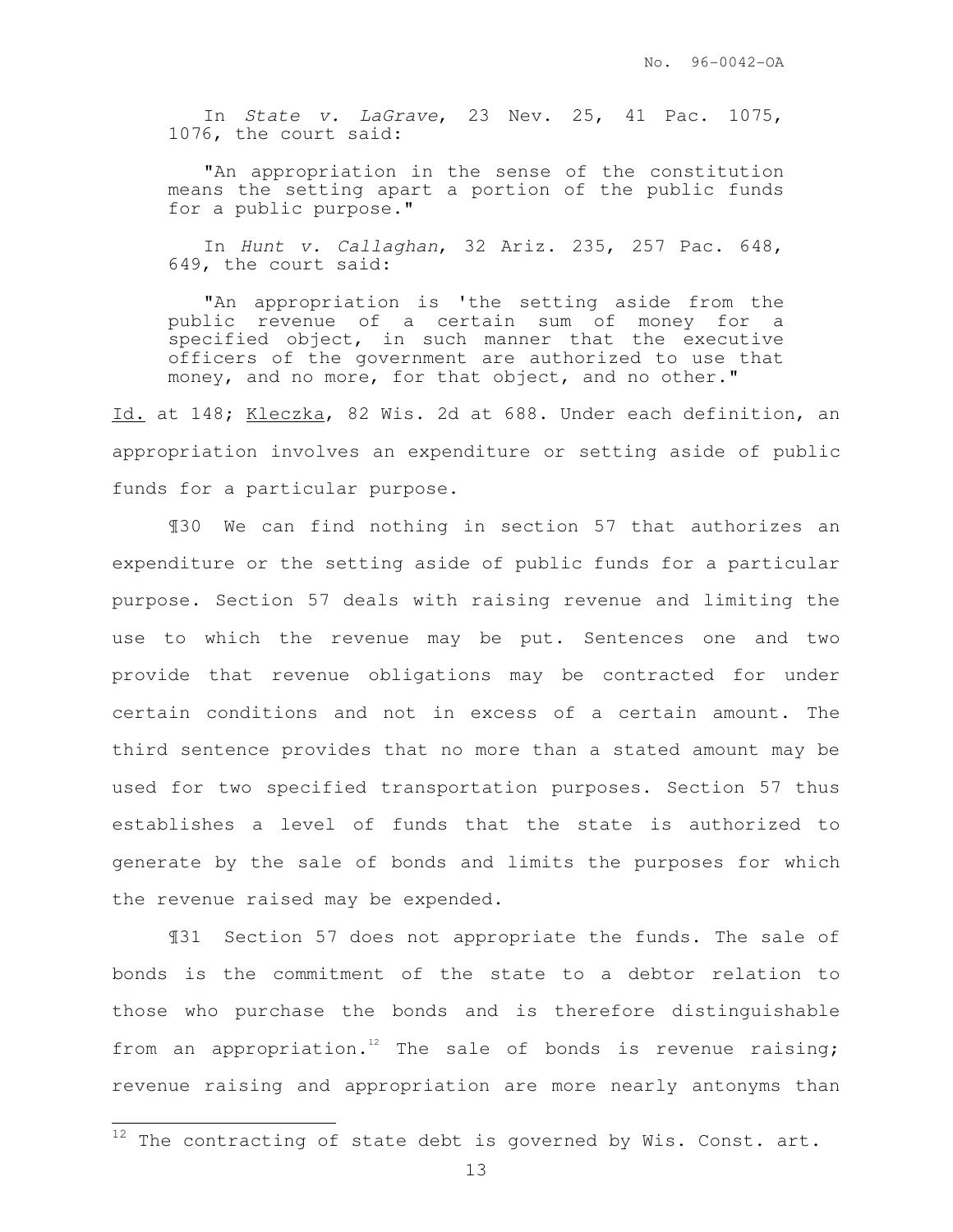synonyms. Finnegan, 220 Wis. at 148. Whether the three sentences of section 57 are looked at individually or collectively, increasing a bond authorization and limiting the purposes for which a certain amount of the moneys raised might be used do not constitute an expenditure or setting aside of public funds for a particular purpose.

¶32 We are unpersuaded by the Governor's position that section 57 is an appropriation because this view contravenes legislative procedures relating to appropriations. In Wisconsin all appropriations are listed in chapter 20 of the statutes. Wis. Stat. § 20.003(2) governs the enactment of appropriations as follows:

All appropriations made by the legislature shall be listed in this chapter. The revisor of statutes shall assign numbers in this chapter to any appropriation not so numbered and if appropriation laws are enacted which are not so numbered to correspond with the numbering system of this chapter as outlined in sub. (3), the revisor of statutes shall renumber such laws accordingly.

¶33 The legislative attorneys at the Legislative Reference Bureau, upon whom the task of drafting legislation falls, Wis. Stat. § 13.92(1)(b)1, follow a drafting manual to implement the statutory directives of § 20.003(2). The Bill Drafting Manual instructs that: "[s]ubchapters II to IX of ch. 20, stats., provide the appropriation 'text.' The text is the enactment of law providing for the appropriations." Legislative Reference Bureau, Wisconsin Bill Drafting Manual 1997-1998, § 20.001(2) (revised August 1996). "The text of a statutory appropriation paragraph must state from what fund the money is appropriated and

i<br>H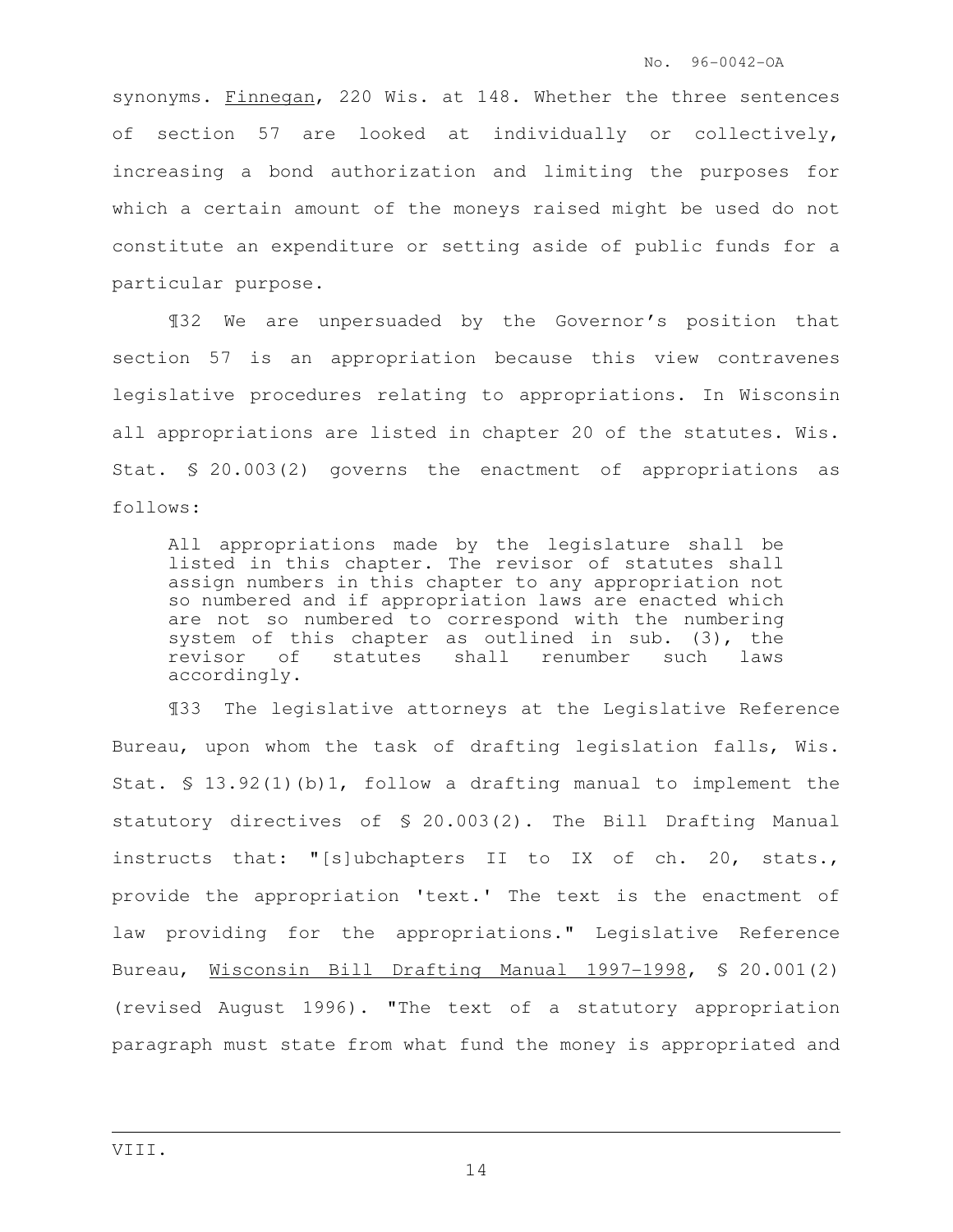the type, duration and general purpose of the appropriation." Id. at § 20.02.

¶34 The requirement that appropriations be listed in chapter 20 of the statutes is consistently heeded. With one early exception, namely <u>Henry</u>,<sup>13</sup> in each of the prior partial veto cases in which the court affirmed a governor's power to veto in part, the appropriation was listed in ch. 20. Section 57, on the other hand, amended a statute found in chapter 84, governing highways.

¶35 Finnegan, 220 Wis. at 147-48, and legislative practice thus make clear that a change in a revenue generation provision is not an appropriation.

¶36 A second and overlapping rationale urged by the Governor is that the monetary figure in the second sentence of section 57 is an appropriation amount because the figure affects and is closely interrelated with appropriations found elsewhere in the bill and in the statutes.

¶37 The Governor reasons as follows: Various sections of ch. 20 effectively appropriate all the moneys raised through sales of \$ 84.59 revenue obligations for use on transportation projects and facilities; the second sentence of section 57 raises the limit on revenue obligations which may be sold under § 84.59; no further legislative action is necessary to expend any funds raised under the authority of the increase in revenue obligations; thus, the second sentence of section 57 is an appropriation.

L.

 $^{13}$  In the first partial veto case, State ex rel. Wisconsin Telephone Company v. Henry, 218 Wis. 302, 260 N.W.2d 486 (1935), section 8 of 1935 A.B. 48 was titled "Appropriations." The bill did not specify a statutory section in which the appropriations were to be codified.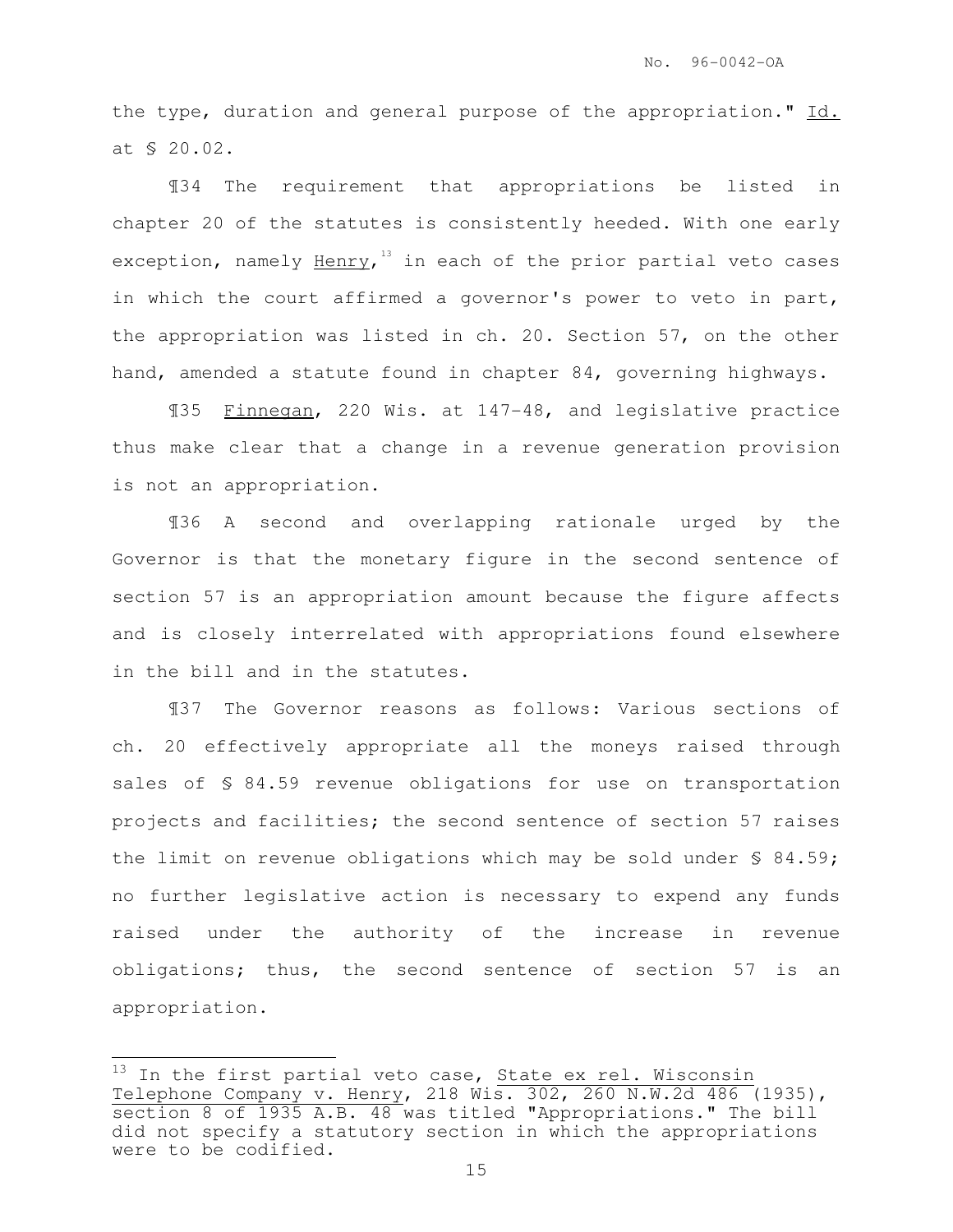¶38 The Governor reads Finnegan as stating that if a bill contains provisions which set in motion a chain of events such that funds are disbursed without further legislative action, the bill contains an appropriation. This is not what Finnegan says. Indeed the Governor's argument was explicitly rejected by the court in Finnegan.

¶39 Finnegan construed the constitution as barring exercise of the partial veto on parts of any bill which "does not within its four corners contain an appropriation." Finnegan, 220 Wis. 2d at  $147.^{14}$  The bill at issue in Finnegan increased a revenue raising provision; it increased the permit fees to be paid by motor carriers. The increase in permit fees changed the amount appropriated because the funds generated by the fees were appropriated by a previously enacted appropriation. When the governor struck the sentences increasing the fees, the partial veto was challenged on the ground that the bill was not an appropriation bill. The Secretary of State argued that the fee increase in concert with other statutes constituted an appropriation.<sup>15</sup>

¶40 The Finnegan court applied its four corners rule by inquiring whether "the fact that [the bill] indirectly affects continuing revolving fund appropriations theretofore enacted by raising the permit fees of various types of carriers, constitute it an appropriation bill." Finnegan, 220 Wis. 2d at 147-48. The

Ļ.  $^{14}$  Finnegan has been cited with approval in numerous cases, including most recently in C.U.B., 194 Wis. 2d at 494. See also Wisconsin Senate, 144 Wis 2 $\overline{{\rm d}}$  at 441-42; State ex rel. K $\overline{{\rm leczka}}$  v. Conta, 82 Wis. 2d 679, 689, 264 N.W.2d 539 (1978); State ex rel. Sundby v. Adamany, 71 Wis. 2d 118, 131, 237 N.W.2d 910 (1976). <sup>15</sup> Brief for Defendant at 7-10, Cases and Briefs, Vol. 1990, Wisconsin State Law Library.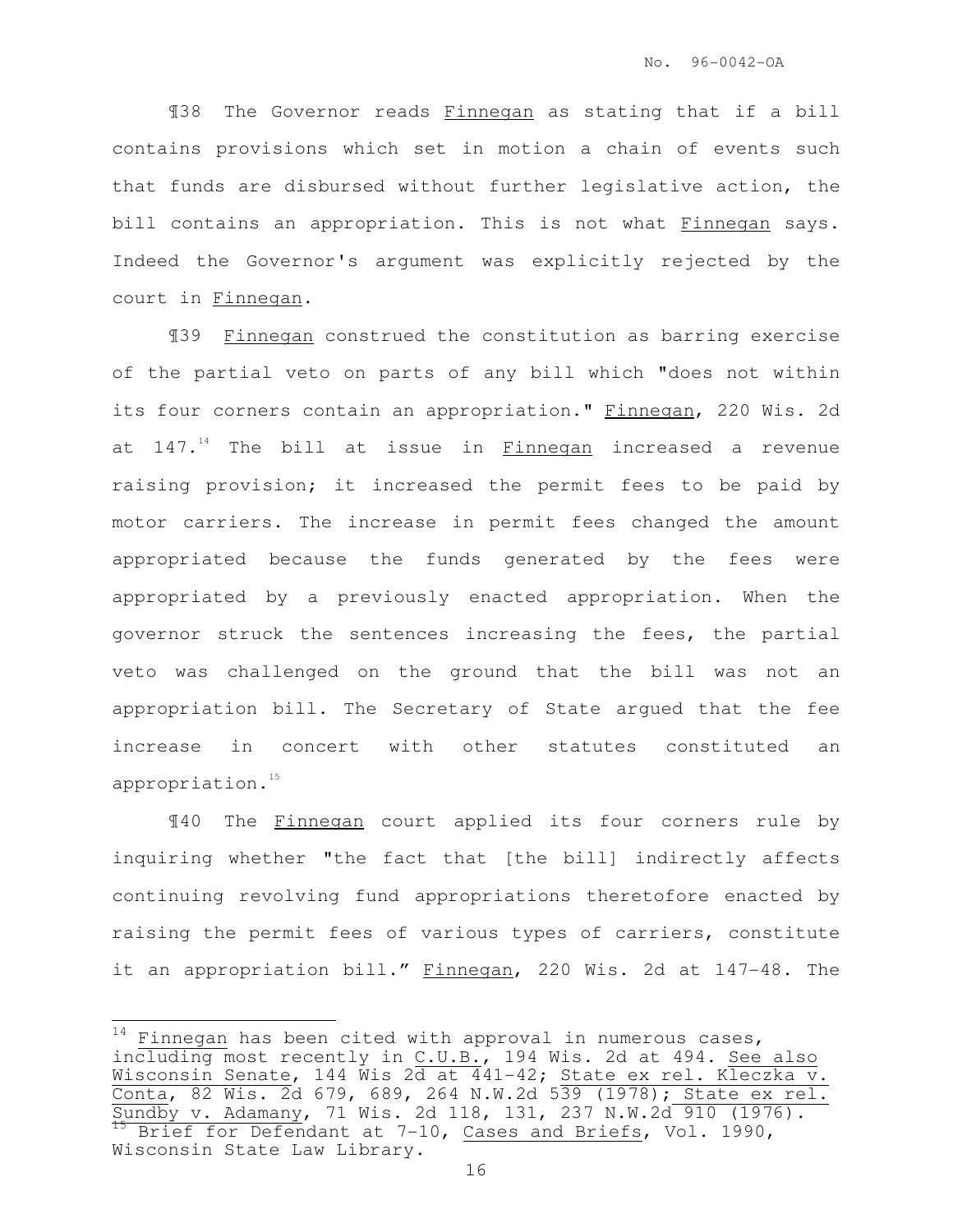Finnegan court concluded: "We are convinced that this question must be answered in the negative." Id. at 148. In sum, the fact that a provision generates revenue and affects an appropriation because the amount appropriated is determined by the amount of revenue generated does not convert the bill into an appropriation bill nor the provision into an appropriation.

¶41 Finnegan's result was based on the court's construction of the 1930 amendment, the same constitutional text at issue here. The Finnegan court's analysis of the intent underlying the newly enacted amendment led it to conclude that extending the partial veto power to provisions which raise revenue would extend the scope of that power "far beyond the evils it was designed to correct." Id. at 148. The evil principally in view at the time was the practice of legislative logrolling. $^{16}$ 

¶42 In Wisconsin Senate, 144 Wis. 2d at 454-55, 457, 461, and C.U.B., 194 Wis. 2d at 509, the court emphasized a different rationale for the partial veto: the governor's significant constitutional role in the budget process. With this emphasis, those decisions read the governor's authority as at its broadest when vetoing appropriation amounts.

¶43 The budgetary control rationale is consistent with limiting the write-in power of the governor to the reduction of appropriation amounts. At the core of our tripartite system of government is the principle that the power of each branch must know limits. Wisconsin governors have perhaps more extensive

L.

 $16$  The evil was "the practice of jumbling together in one act inconsistent subjects in order to force a passage by uniting minorities with different interests when the particular provisions could not pass on their separate merits." State ex rel. Martin v. Zimmerman, 233 Wis. 442, 447-48, 289 N.W. 662 (1940).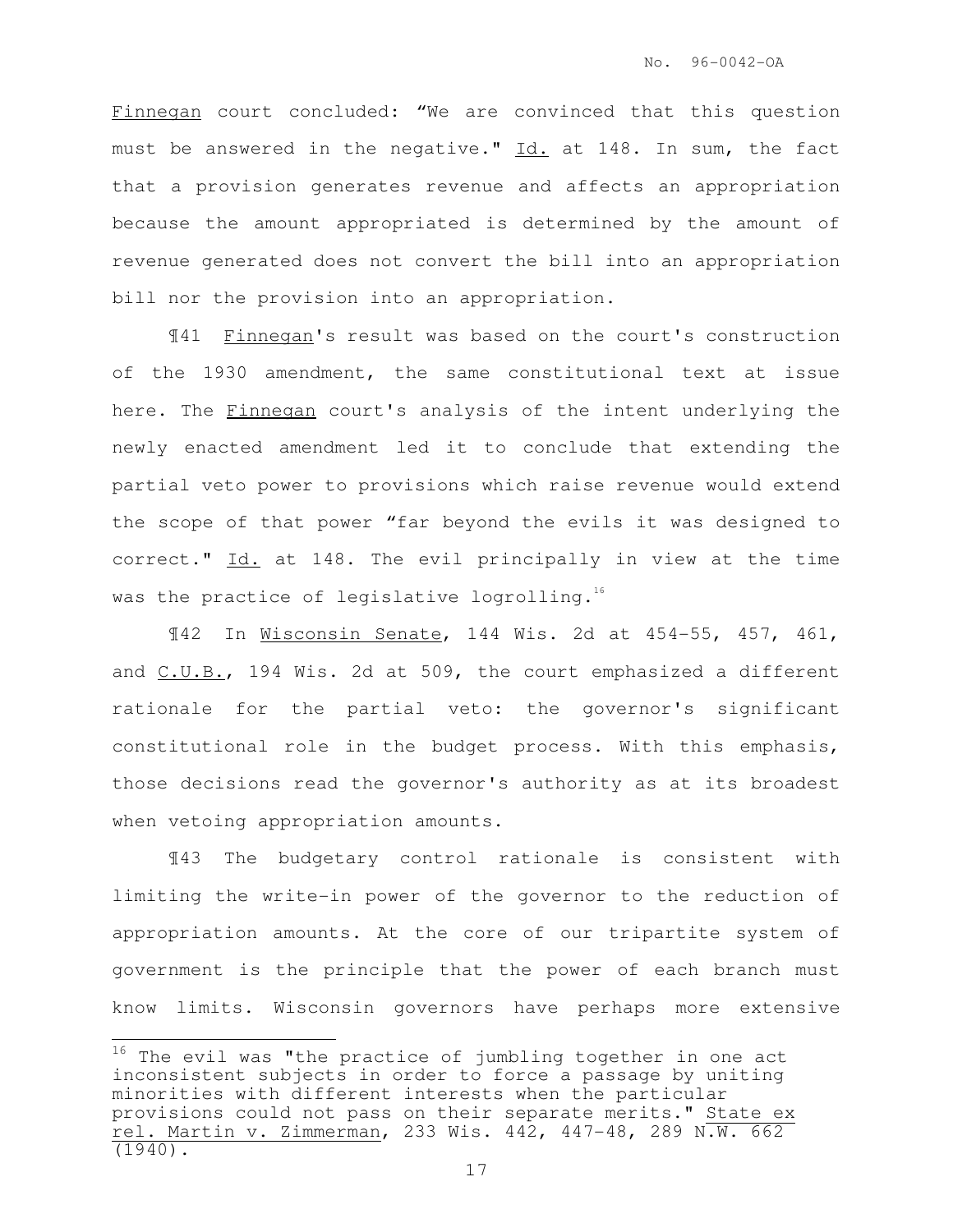power to alter legislation than do any other state governors. But a governor's power to craft legislation necessarily must have constitutional limits. A write-in veto power which extends beyond the reduction of appropriation amounts intrudes too far into the constitutional grant of legislative power vested in the Senate and the Assembly. Wis. Const. art. IV, § 1.

¶44 In the 60 years since Finnegan we have rarely been called upon to determine whether a provision is an appropriation or a bill is an appropriation bill such that the partial veto is available to a governor. Because Wisconsin bill drafters follow the statutory directive to list appropriations in ch. 20, and because we have the benefit of the clear Finnegan rule, we avoid the repeated need to resolve this question. Under the Governor's proposal the courts would be pressed to determine anew in each case whether a provision was an appropriation. This course should be avoided.

¶45 The Governor advances no argument to explain or distinguish the reasoning or holding of Finnegan. Applying the teachings of Finnegan to this case we must conclude that the monetary figure in the second sentence in issue here is not an appropriation amount. Nor does the interrelationship of that provision with the statutory scheme transform the provision into an appropriation amount.

¶46 We reject the Governor's expansive view of what constitutes an appropriation for purposes of his write-in veto authority. A governor can strike parts of a bill if that bill contains an appropriation. Only when a governor seeks to exercise the write-in veto is this partial veto power limited further. The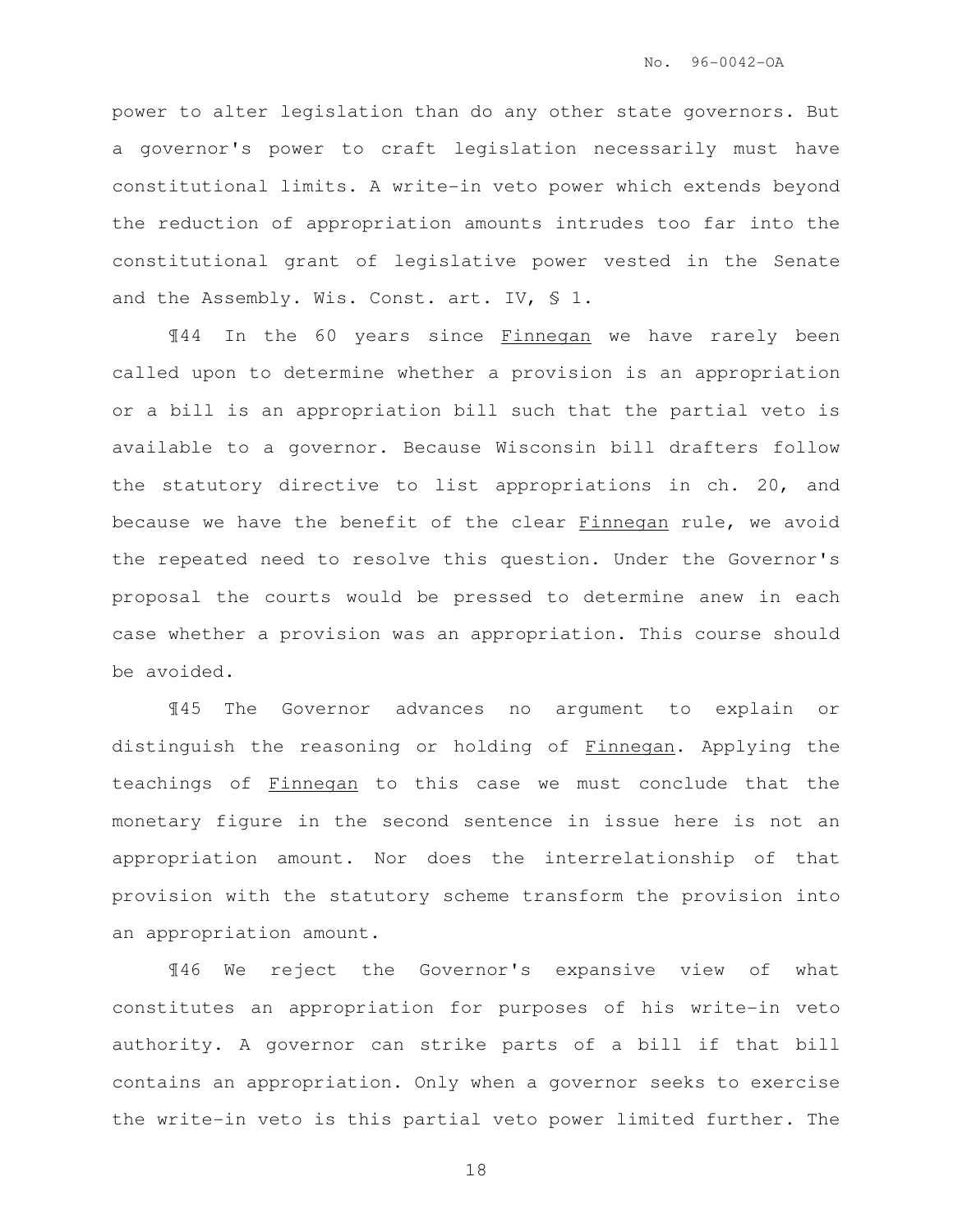constitution, as interpreted by C.U.B. and Finnegan, cabins the write-in veto power to monetary figures which are themselves appropriation amounts.

### IV.

¶47 Aside from the teachings of Finnegan, we are unpersuaded by the Governor's proposed expansive and flexible definition of appropriation because (1) it is in conflict with the court's interpretation of the word appropriation in a related constitutional provision; (2) it is in conflict with the Governor's veto message explaining the partial veto of section 57; and (3) it would disturb a core principle of our art. V, § 10 jurisprudence.

¶48 First, the Governor's position contravenes other case law. The word "appropriation" appears in several other provisions in the Wisconsin constitution.<sup>17</sup> Although the interpretation of a word used in a constitutional provision is not determinative of the word's meaning in all constitutional provisions, it may prove helpful. McDonald v. State, 80 Wis. 407, 50 N.W. 185 (1891), raised the issue of the meaning of the word appropriation as used in art. VIII, § 8.

¶49 In McDonald a criminal defendant challenged his conviction on the ground that the bill creating the fifteenth judicial circuit, in which he was prosecuted, was not enacted pursuant to the mandates of art. VIII, § 8. Thus, the court was

 $\frac{1}{2}$ 

<sup>&</sup>lt;sup>17</sup> Art. VIII,  $\frac{1}{2}$  states that "[n]o money shall be paid out of the treasury except in pursuance of an appropriation by law." Art. VIII, § 8 provides that any law which "makes, continues or renews an appropriation of public or trust money" requires a three-fifths quorum and a vote of yeas and nays entered in the journal.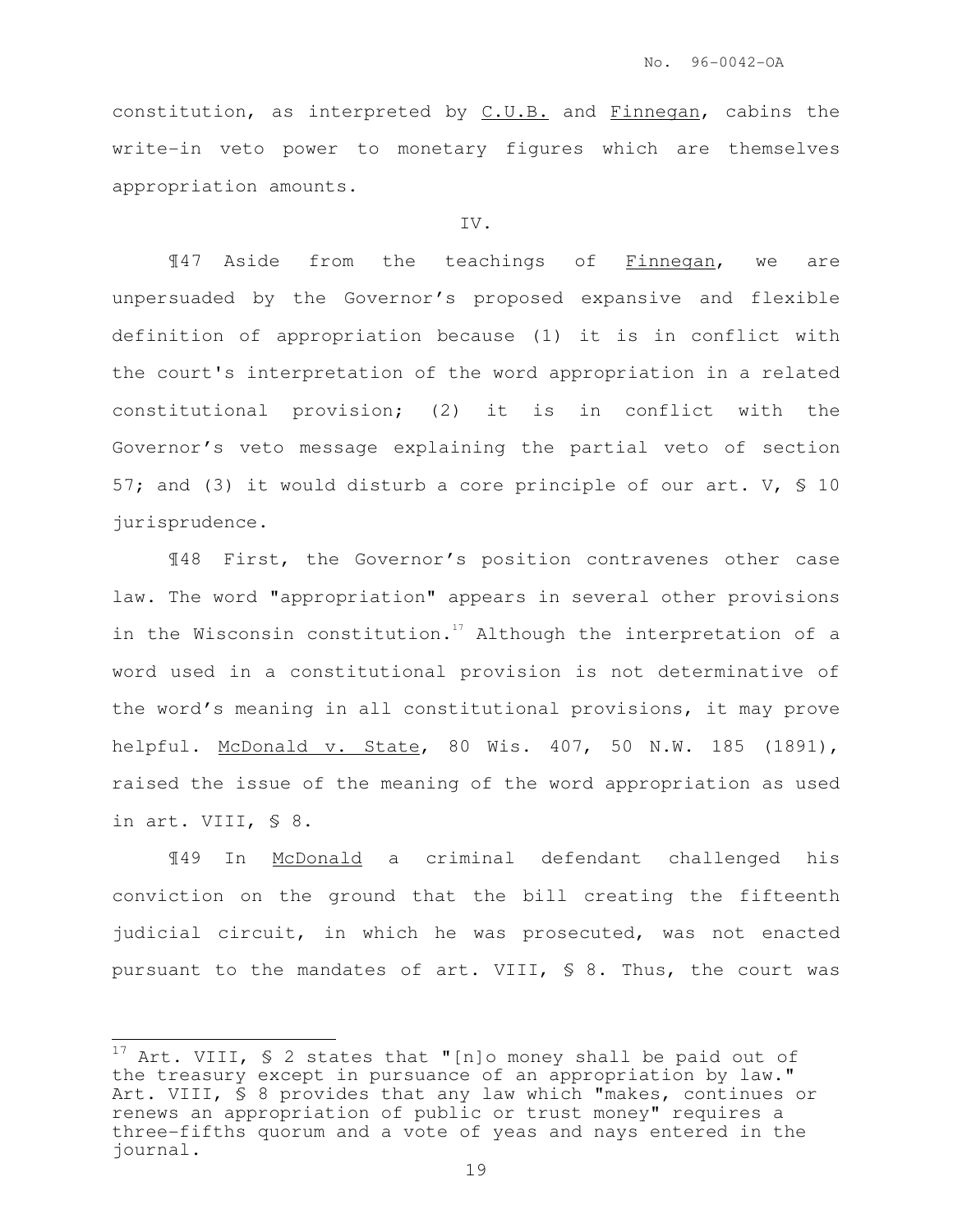called upon to determine whether the bill made, continued or renewed an appropriation.

¶50 McDonald argued that because the bill created a judgeship which necessarily would be funded from existing appropriations without further legislative action, the bill made an appropriation for purposes of art. VIII, § 8. The court concluded that the provision creating the judgeship was not an appropriation because it did not in itself appropriate funds. Id. at 412-13. The bill's indirect effect on an existing appropriation was not enough to transform this provision into an appropriation.

¶51 The McDonald rule is consistent with Finnegan. A necessary relation between the provision in issue and another provision which is an appropriation does not transform the provision in issue into an appropriation.

¶52 Second, the Governor's position in the case at bar, that the figure in the second sentence is an appropriation amount, conflicts with the position the Governor took in his veto message explaining the write-in veto of section  $57.^{18}$  The

 $\frac{1}{2}$ 

 $^{18}$  The Governor reported his objections to the disapproved parts as follows:

The revenue obligation limit and appropriation level in the bill reflect actions by the Legislature to provide \$40,000,000 in additional revenue bonding authority over the 1995-97 biennium to replace anticipated decreases in federal highway aid. I object to this increase in bonding authority because it does not reflect sound fiscal management of the transportation fund. This additional bonding authority contributes to increasing the share of the major highway program funded from revenue bond proceeds from the historical 55% to almost 75%. Furthermore, this additional amount of borrowing for infrastructure projects presents problems for future transportation budgets. Prudent financial management demands that debt be balanced with sufficient revenues. Replacing declining federal aid primarily with bond proceeds will divert limited future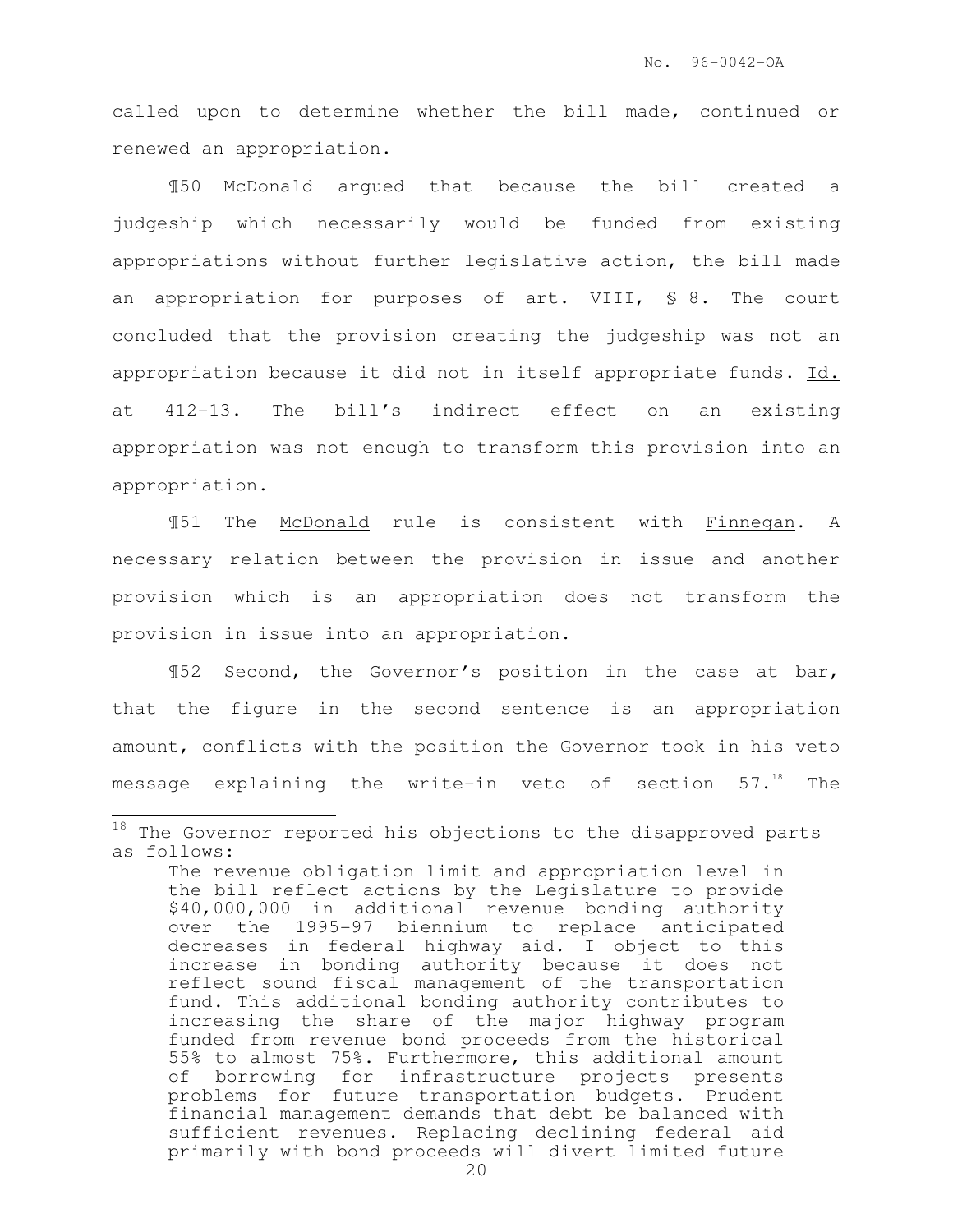Governor's veto message to the legislature clearly distinguished the two write-in vetoes, one of the section 57 revenue obligation limit increase and the other of an item in the § 20.005(3) appropriations schedule. Although the Governor clearly saw the two as interrelated, he clearly characterized the bond provision as a revenue raising provision and the § 20.005(3) provision as an appropriation. He did not characterize the revenue obligation limit to be an appropriation.

¶53 Aside from these two considerations and considerations of stare decisis, we adhere to Finnegan because it is a sound interpretation of the Wisconsin constitution. The Governor asks us to find an appropriation by analyzing the complex interrelation of various statutes so that what appears to be an amount authorizing bonding is actually an appropriation amount. The dangers of the Governor's approach are obvious.

¶54 Were we to agree with the Governor's expansive reading that a monetary sum "interrelated" with an appropriation is an

e<br>S

Veto message at 1 (emphasis added). The parties, by stipulation, attached a portion of the Governor's veto message as an appendix to the petitioners' brief. The appendix did not include the language quoted above. The entire veto message is on file at the Wisconsin Legislative Reference Bureau, Madison, WI.

transportation fund revenues for debt service. By vetoing the revenue obligation limit established under s. 84.59(6) and writing in a smaller amount that deletes the \$40,000,000 increase in bonding authority, I am vetoing the increase of the revenue obligation limit. By vetoing the Department of Transportation's appropriation under s. 20.395(3)(br) and writing in a smaller amount that deletes the \$20,000,000 SEG-S [seqregated service funds, see Wis. Stat. § 20.001(2)(da)] in each fiscal year of the 1995-97 biennium, I am vetoing the authorization to expend proceeds of revenue obligations issued under this increase in the revenue obligation limit. I am also requesting the Department of Administration Secretary not to allot these funds.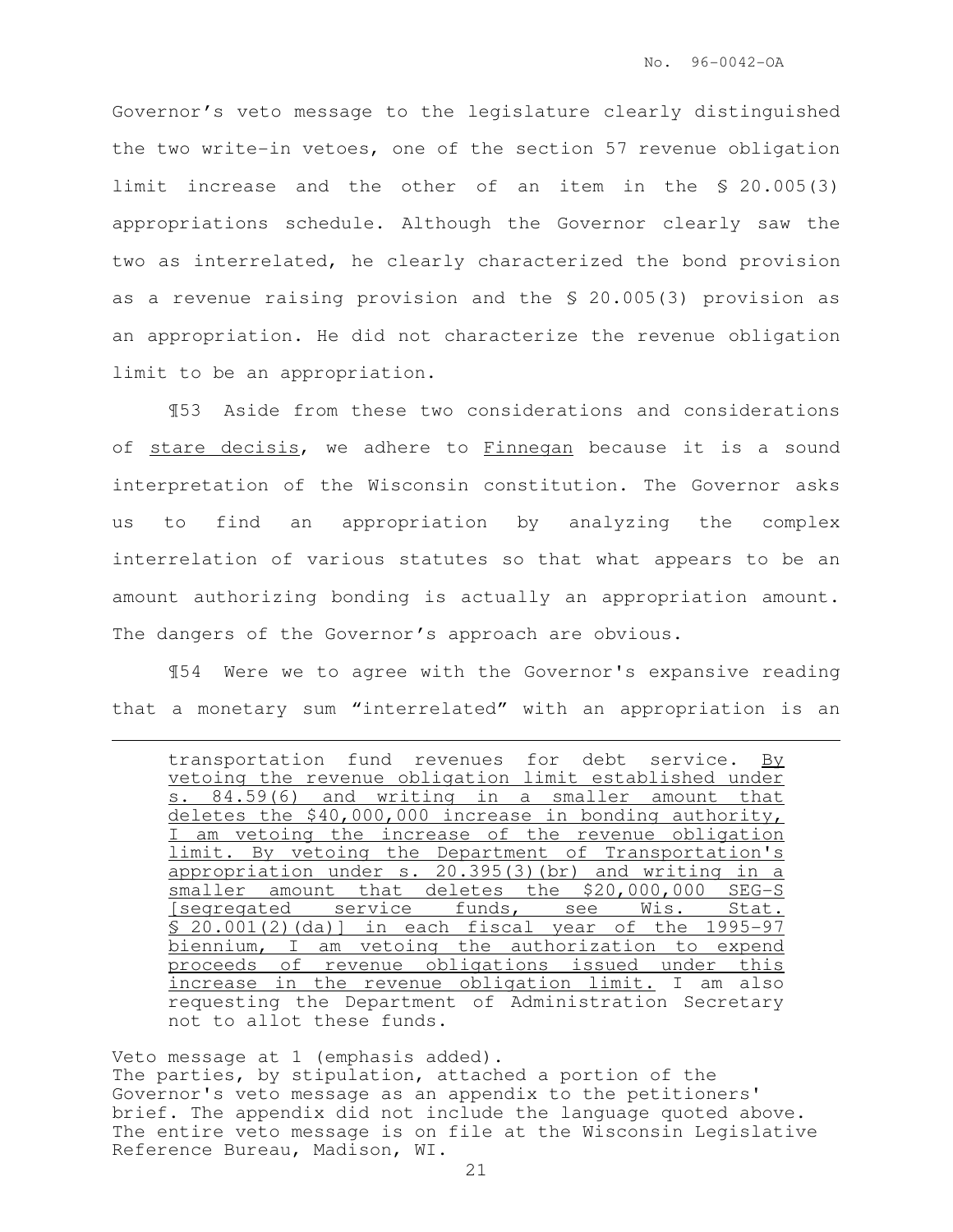appropriation we would expand the definition of the constitutional term "appropriation bill" and the governor's partial veto power beyond the limits recognized in Finnegan and the court's subsequent holdings. This we are not free to do.

¶55 If a provision authorizing the raising of revenue can be considered an appropriation amount, there would be no discernible distinction, certainly no clearly applicable one, with which to differentiate appropriation bills from all other bills. Much, if not all, legislation would be susceptible to the partial veto, perhaps even to a governor's write-in veto, because much, if not all, legislation can affect and be interrelated with the appropriation of money.

¶56 By adopting the Governor's position we would be abandoning Finnegan's bright line rule for determining what is an appropriation and what is an appropriation bill. A bright line rule is especially suitable when the court is called upon, as we are in veto cases, to referee disputes between our co-equal branches of government. In such disputes the constitution must have intended that whenever possible a court provide clear guidance to the other two branches to preclude continuing judicial involvement in and the need for frequent judicial resolution of inter-branch disputes.

¶57 The Finnegan bright line rule affords the legislature and the Governor the ability to predict the consequences of their actions and to guide their conduct accordingly without the intercession of the judicial branch. The separation of powers principle operates best when the judiciary is not continually called upon to resolve conflicts between the other two branches.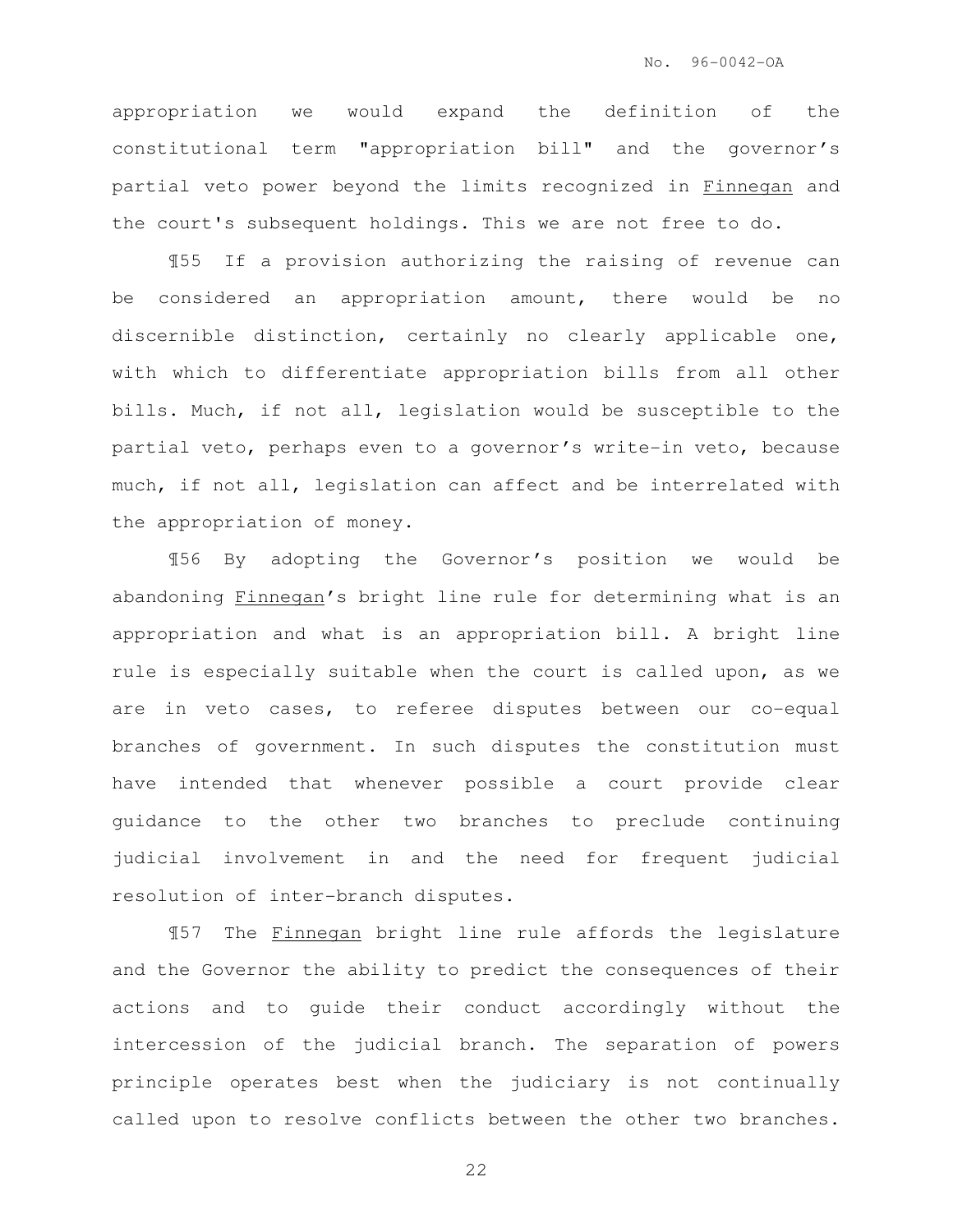The large volume of veto litigation is not a sign of a healthy discourse on state constitutional law. It indicates that the branches have been unable to resolve the issues with clarity.

¶58 We disagree with the Governor's suggestion that the constitution intended a flexible rule defining an appropriation amount subject to the write-in veto and therefore defining an appropriation bill subject to the partial veto. Far from giving us reason to revisit the Finnegan "four corners" approach, 60 years of partial veto cases, including the present one, demonstrate the need to reaffirm the Finnegan principles.

¶59 We conclude that the Wisconsin constitution does not authorize the Governor to disapprove parts of legislation by writing in new numbers except when the part disapproved is a monetary figure which expresses an appropriation amount in an appropriation bill and the inserted number is a lesser appropriation amount.<sup>19</sup> Figures in appropriation bills which are not themselves appropriation amounts but which affect and are closely interrelated with an appropriation are not subject to the write-in veto.

By the Court. - Rights declared.

 $\frac{1}{2}$ 

<sup>&</sup>lt;sup>19</sup> It is of no import whether the appropriation amount is expressed in numerals or numeric words. The court has addressed this issue as follows: "it is not the underlying conceptual framework that matters, rather, what matters is the distinction between an appropriation sum and a non-appropriation sum." C.U.B., 194 Wis. 2d at 506 n.13 (citation omitted).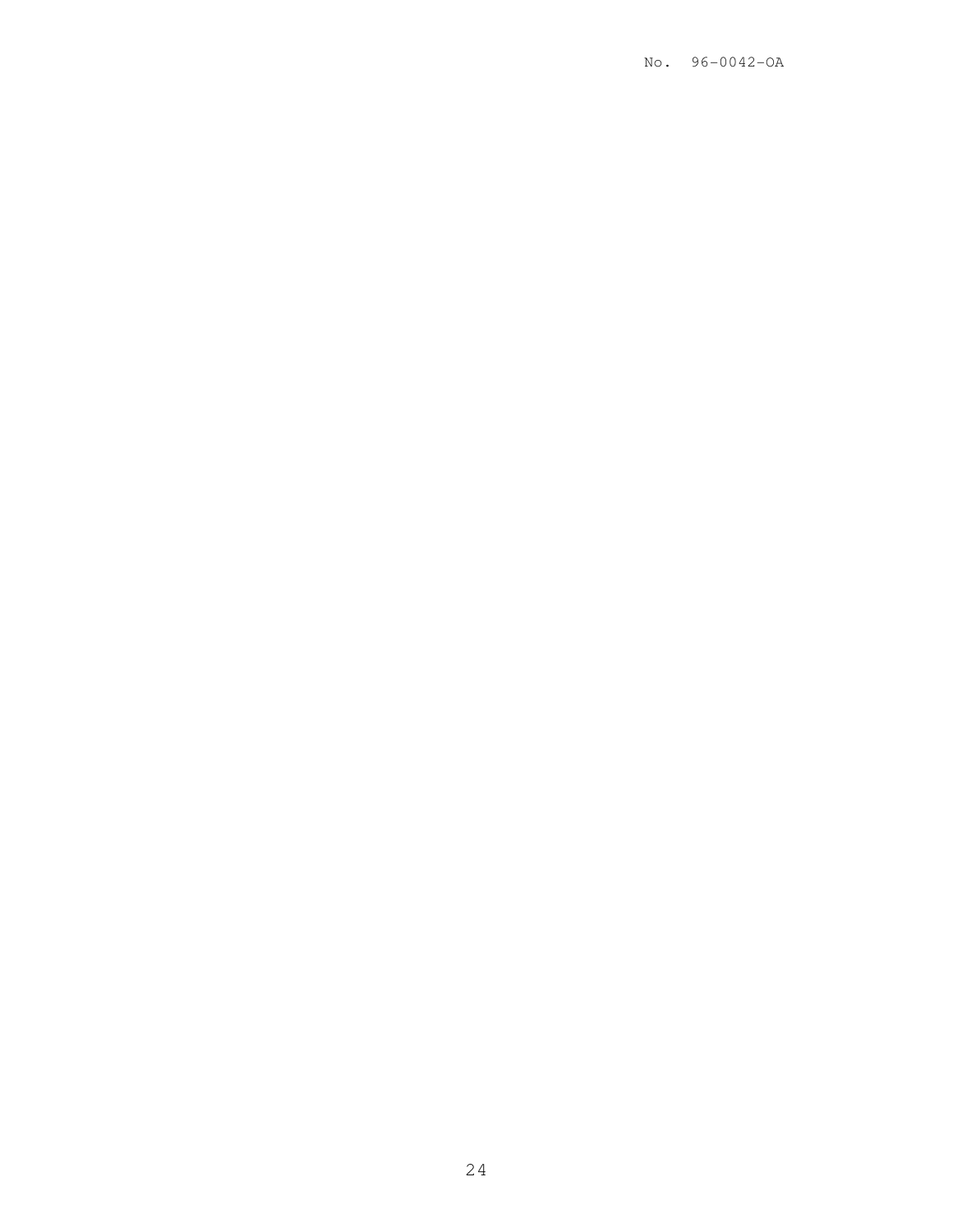¶60 N. PATRICK CROOKS, J. (dissenting). The majority holds that "the Wisconsin constitution does not authorize the Governor to disapprove parts of legislation by writing in new numbers except when the part disapproved is a monetary figure which expresses an appropriation amount in an appropriation bill and the inserted number is a lesser appropriation amount." Majority op. at 25. In determining the limitations to the governor's partial veto power, the majority distinguishes between monetary figures in appropriation bills that are appropriation amounts, which are subject to the partial veto power, and monetary figures in appropriation bills that "affect and are closely interrelated with an appropriation," which are not subject to such power. Id. I do not join the majority opinion because I do not agree that the court in Citizens Utility Board v. Klauser, 194 Wis. 2d 484, 510, 534 N.W.2d 608 (1995) (hereinafter " $C.U.B.'$ "), recognized such a distinction.

¶61 I also do not join the majority opinion because I do not agree that in State ex rel. Finnegan v. Dammann, 220 Wis. 143, 264 N.W. 622 (1936), the court "construed the constitution as barring exercise of the partial veto power on **parts** of any bill which 'does not within its four corners contain an appropriation.'" Majority op. at 17 (emphasis added). The Finnegan court held that the exercise of the partial veto power does not extend to any **bill** that does not contain an appropriation within its four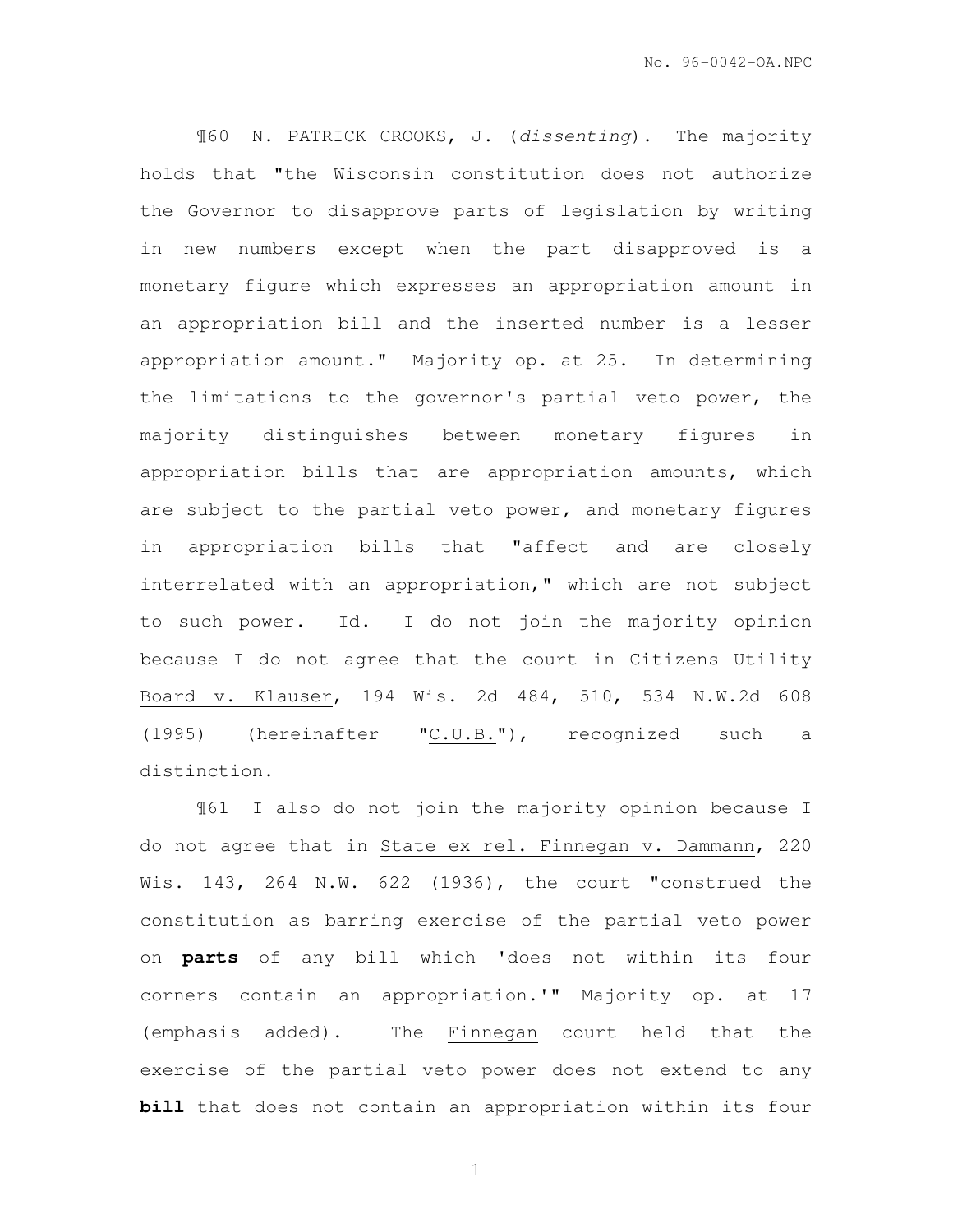corners, not that such power does not extend to any **part** of an appropriation bill that does not contain an appropriation within the four corners of that part. 220 Wis. at 147-49.

I.

¶62 The power of the governor to approve appropriation bills in part, as provided by the 1930 amendment to article V, section 10(1) of the Wisconsin Constitution, is a "uniquely broad and expansive power." State ex rel. Wisconsin Senate v. Thompson, 144 Wis. 2d 429, 450, 424 N.W.2d 385 (1988). For example, in State ex rel. Wisconsin Telephone Co. v. Henry, 218 Wis. 302, 315, 260 N.W. 486 (1935), this court stated: "[T]here is nothing in [art. V, sec. 10] which warrants the inference or conclusion that the governor's power of partial veto was not intended to be as coextensive as the legislature's power to join and enact separable pieces of legislation in an appropriation bill." The partial veto power provides the governor with a "quasi-legislative" authority, State ex rel. Sundby v. Adamany, 71 Wis. 2d 118, 134, 237 N.W.2d 910 (1976), in that the governor can affirmatively legislate by exercising this power. Wisconsin Senate, 144 Wis. 2d at 453.

¶63 The grant of partial veto power was partially "aimed at achieving joint exercise of legislative authority by the governor and the legislature over appropriation bills. It gave the governor a constitutionally recognized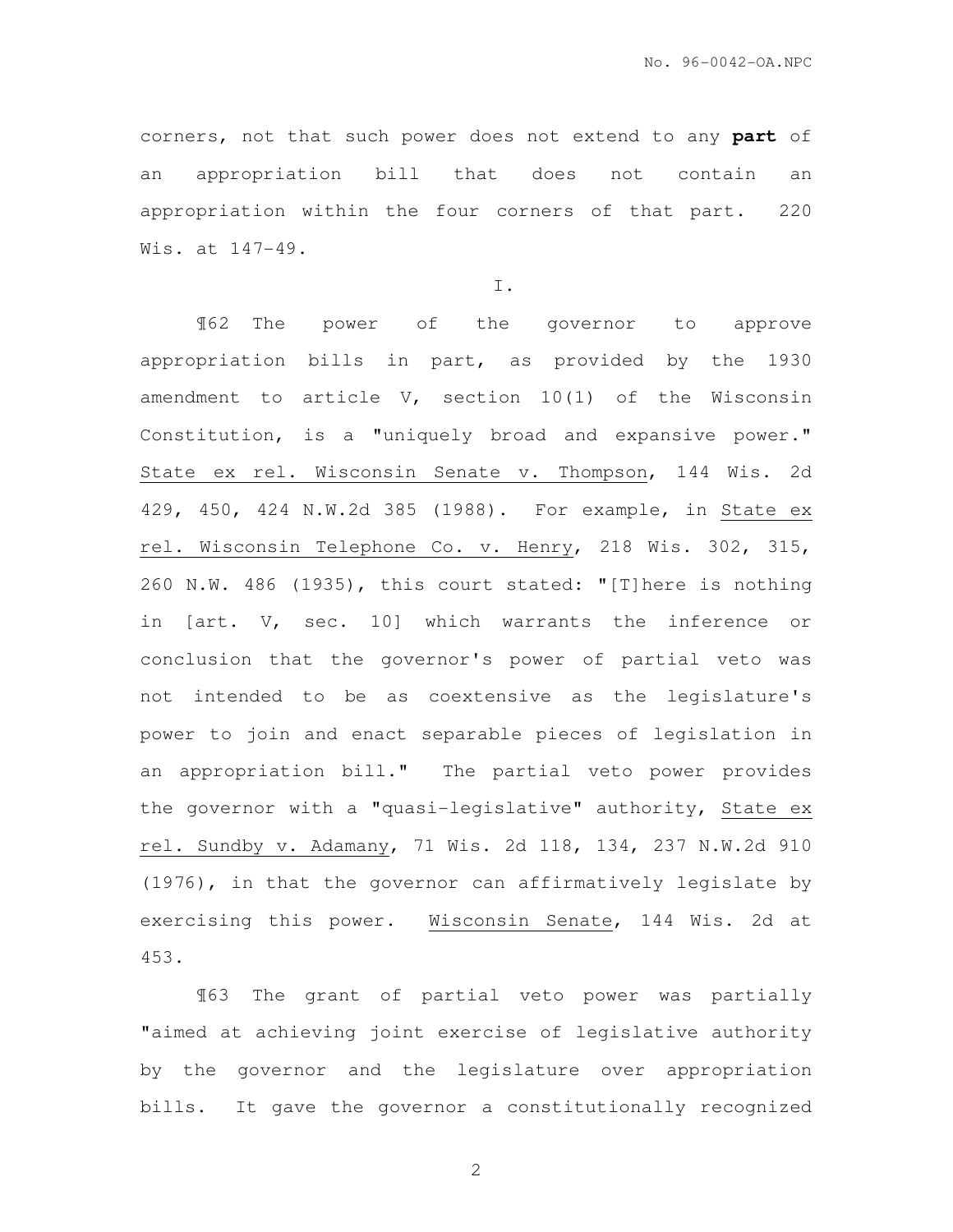role in the legislative budgetary function." Id. at 454. Accordingly, the underlying purpose of the 1930 constitutional amendment was to give the governor strong authority to control spending. As this court has stated: "[A]n important rationale of the partial veto is clearly linked to expenditure reduction and fiscal balance." C.U.B., 194 Wis. 2d at 509.

¶64 Along these lines, this court has held that the governor has the power to veto **any part** of an appropriation bill, regardless of whether such part is an appropriation amount. Sundby, 71 Wis. 2d at 130; Henry, 218 Wis. at 314- 15. We have also held that the governor can strike words, phrases, and digits from an appropriation bill. Wisconsin Senate, 144 Wis. 2d at 457. Furthermore, this court has determined that "the governor has the power to approve part of an appropriation bill by reducing the amount of money appropriated so long as the number is part of the original appropriation." C.U.B., 194 Wis. 2d at 510. Regardless of the manner in which the governor exercises the partial veto power, the result must be that the remaining part of the bill is a complete, workable law. State ex rel. Martin v. Zimmerman, 233 Wis. 442, 450, 289 N.W.2d 662 (1940).

¶65 In the present case, Petitioners concede that Section 57 was an appropriation bill, and that Governor Thompson had the power to strike the monetary figure at issue. Petitioners only question whether the Governor had the power to write in a different, smaller amount in the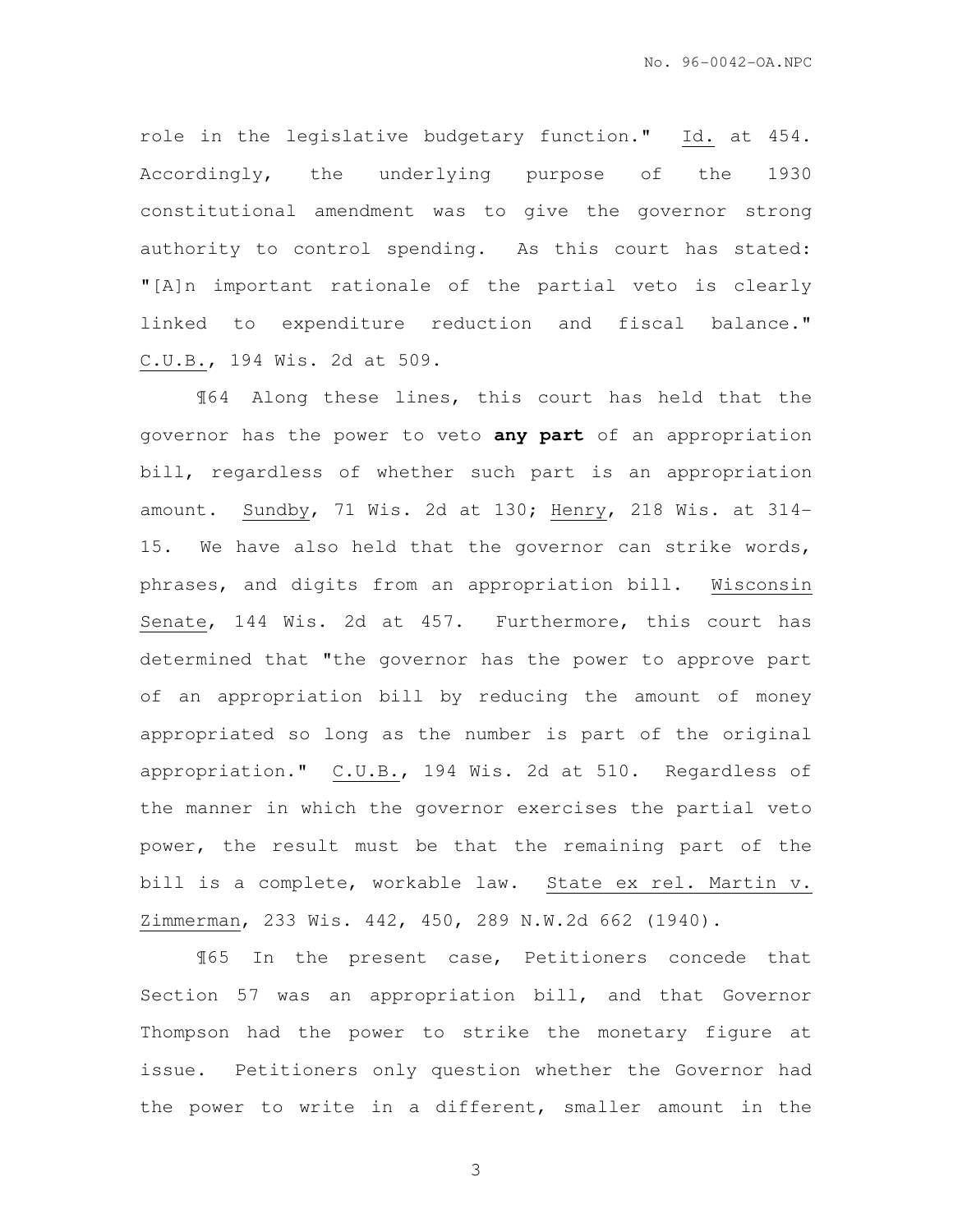second sentence of section 57. Thus, the pertinent inquiry is: Under what circumstances did the C.U.B. court determine the governor can exercise his or her write-in veto power?

¶66 In C.U.B., this court considered whether the partial veto power authorizes the governor to strike an appropriated sum contained within an appropriation bill and insert a different, smaller number as the appropriated sum. 194 Wis. at 488. The court held that the governor "may strike a numerical sum set forth in an appropriation and insert a different, smaller number as the appropriated sum." Id. at 504. The C.U.B. court did not determine that this write-in veto power does not similarly extend to a monetary figure that is inseparably connected to an appropriation amount, or to such figures "which affect and are closely related with an appropriation." Majority op. at 25. The C.U.B. decision reflects the fact that the write-in veto at issue there involved **only** an appropriation amount.

¶67 Although the C.U.B. court did not determine that the write-in veto power does not extend to a monetary figure that is inseparably connected to an appropriation amount, the majority concludes that this is a proper reading of C.U.B. However, this interpretation, in its application here, is contrary to common sense. Consider the effect of the majority's conclusion that the write-in veto is not valid. The majority concludes that the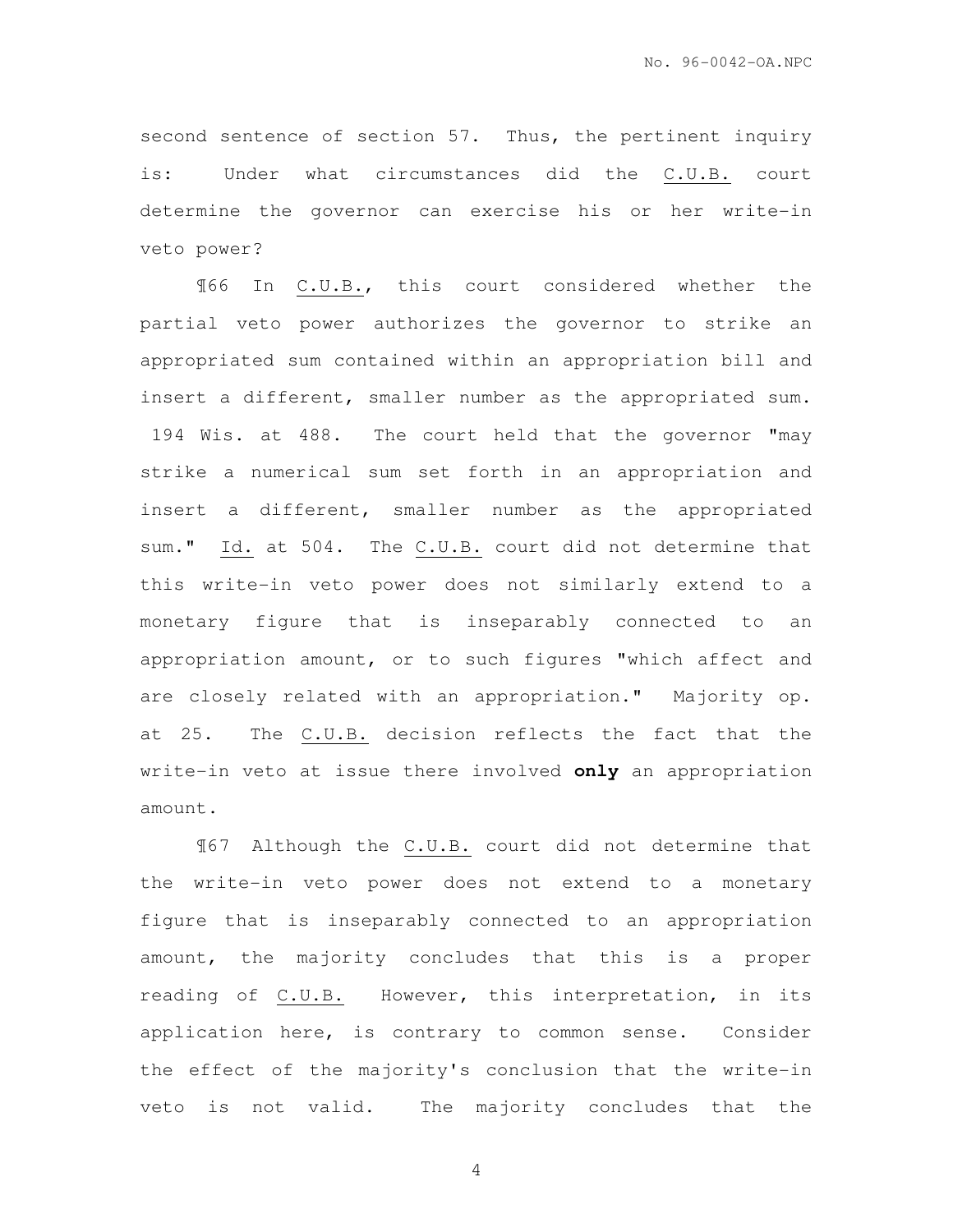Governor may strike the monetary sum in the second sentence of section 57, but may not write in a different, smaller amount. In the third sentence, the Governor struck the same figure and wrote in the same new figure as he did in the second sentence of section 57. He also struck and wrote in other figures in the third sentence as well.<sup>20</sup> If the governor may use the write-in veto power in regard to monetary amounts in the third sentence, but not the second sentence, the following is the result:

Section 57. 84.59(6) of the statutes is amended to read:

 84.59(6) Revenue obligations may be contracted by the building commission when it reasonably appears to the building commission that all obligations incurred under this section can be fully paid from moneys received or anticipated and pledged to be received on a timely bases. Revenue obligations issued under this section shall not exceed ---------- in principal amount, excluding obligations issued to refund outstanding revenue obligations. Not more than \$1,041,341,000 of the \$1,083,638,100 may be used for transportation facilities under s. 84.01(28) and major highway projects under ss. 84.06 and 84.09.

¶68 Therefore, in accord with the reasoning of the majority, the building commission has no authority to raise the revenue through bonding, because the Governor has struck this amount. Yet, the provisions in the third sentence that allocate the money remain intact. $21$ 

<sup>20</sup> The majority indicates that the write-in vetoes in the third sentence "were not challenged or discussed in the briefs by either party." Majority op. at 6. Accordingly, the governor's striking of the original number in the third sentence, and his writing in of a different, smaller number, will be unaltered.

<sup>&</sup>lt;sup>21</sup> The majority contends that the third sentence places a limit on the purposes for which the revenue raised may be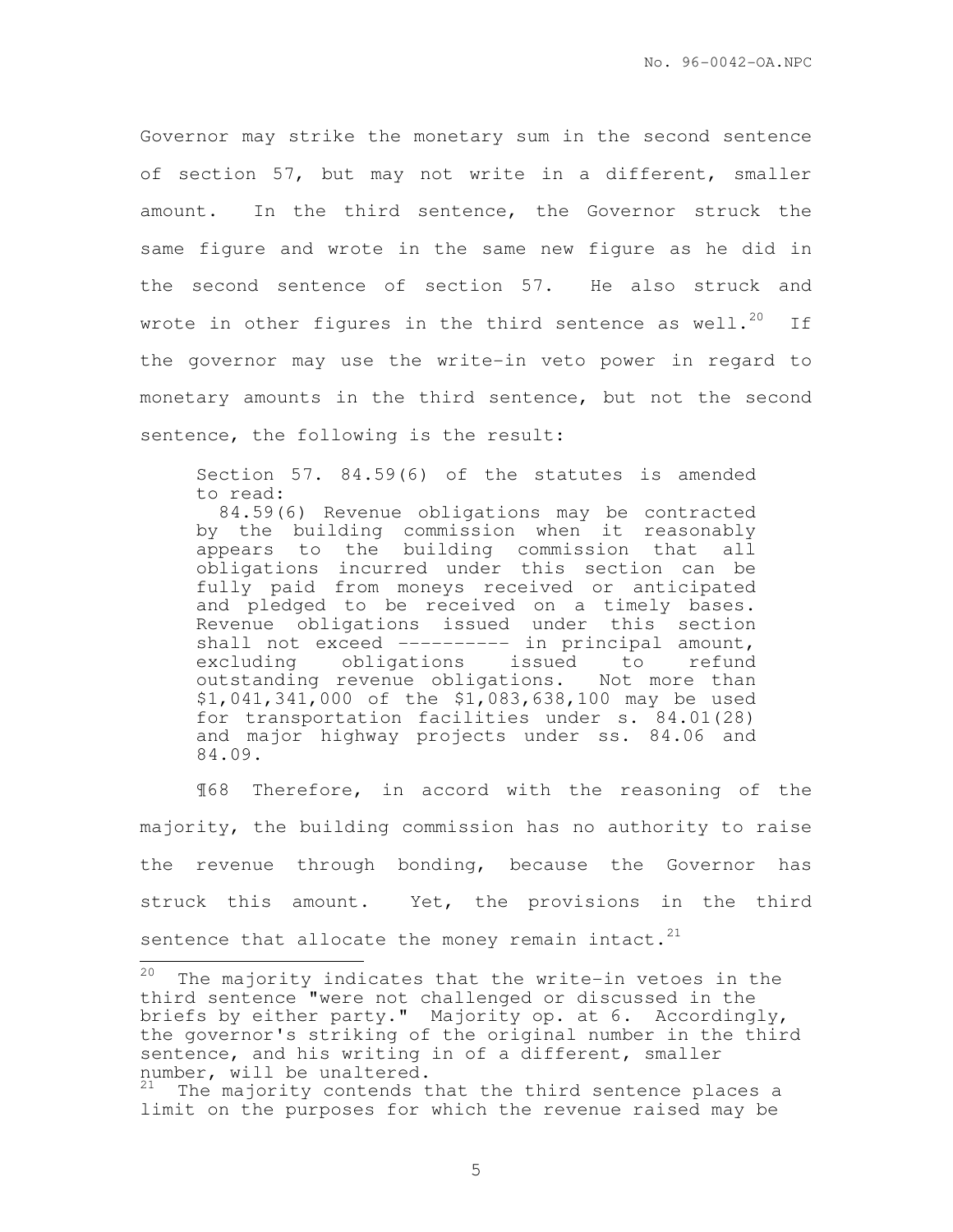¶69 The majority's interpretation of article V, section 10 of the Wisconsin Constitution is not consistent with the budgetary control rationale underlying the governor's power, contrary to its contention. See majority op. at 19. Instead, this interpretation leads to an absurd result in the budget, and a bill which is not a "complete, workable law." See Martin, 233 Wis. at 450.

¶70 In addition, I do not agree that, if the write-in veto power extends to sentence two, this will intrude too far into the constitutional grant of legislative power vested in the Senate and Assembly. See majority op. at 19. The Governor undisputedly can strike the entire figure of "\$1,123,638,100" from sentence two, or can change it to a variety of smaller amounts, such as \$123,638,100, \$638,100, or \$100. Since the Governor possesses such authority, then why does the majority find it to be an intrusion upon the legislative power when he reduces such an amount by writing in a smaller figure? As the C.U.B. court determined: "Simply put, to accept the conclusion that the governor has the authority to strike digits from an appropriation bill, but not the authority to write in smaller digits, elevates form over substance in contravention of common sense and case law." C.U.B., 194 Wis. 2d at 507. Likewise, as the

used. Majority op. at 14. However, the third sentence is not merely a use limitation. Rather, it is an appropriation, because it sets apart a portion of public funds for a public purpose or specified object. See State ex rel. Kleczka v. Conta, 82 Wis. 2d at 679, 689,  $\overline{264}$ N.W.2d 539 (1978) (quoting Finnegan, 220 Wis. at 148).

e<br>S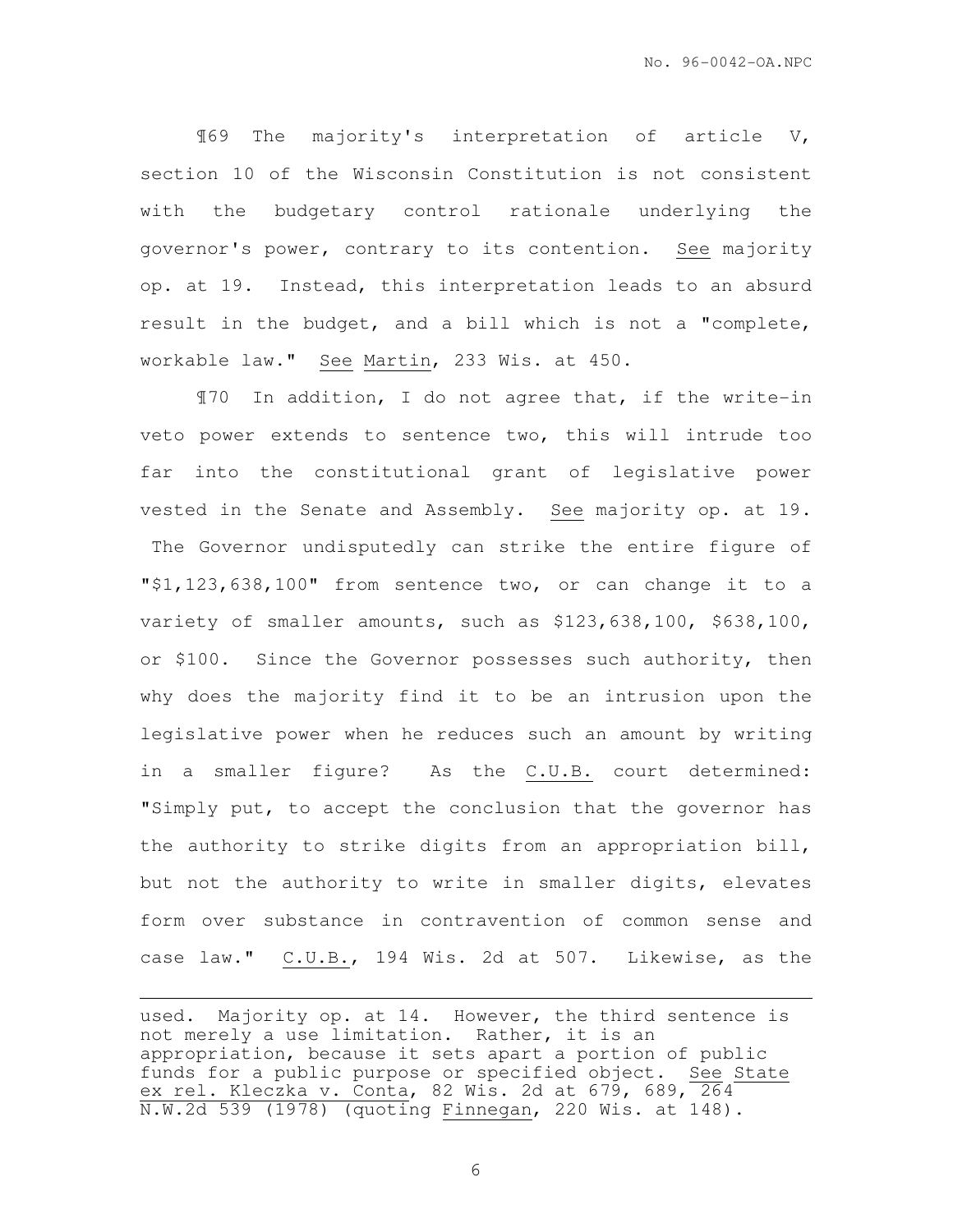petitioners in Wisconsin Senate recognized: "It is difficult to imagine what public purpose or policy might be served by permitting a governor to reduce appropriations but restricting the reductions to the limited subset of figures derivable from the digits in a particular appropriation." Petitioner's brief in Wisconsin Senate at 43, quoted in C.U.B., 194 Wis. 2d at 507 n.15.

¶71 Moreover, the majority approach results in the governor's power to disassemble legislation **not** being coextensive with the legislature's power to assemble it. This directly contradicts established precedent, in which this court has recognized that the partial veto power is a broad and expansive authority, a quasi-legislative power that gives the governor joint authority with the legislature to approve and veto appropriation bills. Wisconsin Senate, 144 Wis. 2d at 450, 453; Sundby, 71 Wis. 2d at 134; Henry, 218 Wis. at 315.

¶72 Accordingly, I am convinced that, after reading the C.U.B. decision, the C.U.B. court did not intend to draw a sharp distinction between "non-appropriation" and "appropriation" amounts in determining a limitation on the exercise of the partial veto power, especially when the amount at issue is inseparably connected to an appropriation amount. Instead, I am persuaded that, pursuant to C.U.B., the governor's write-in veto power extends to: (1) any monetary sum; (2) in an appropriation bill; (3) if the monetary sum is an appropriation or is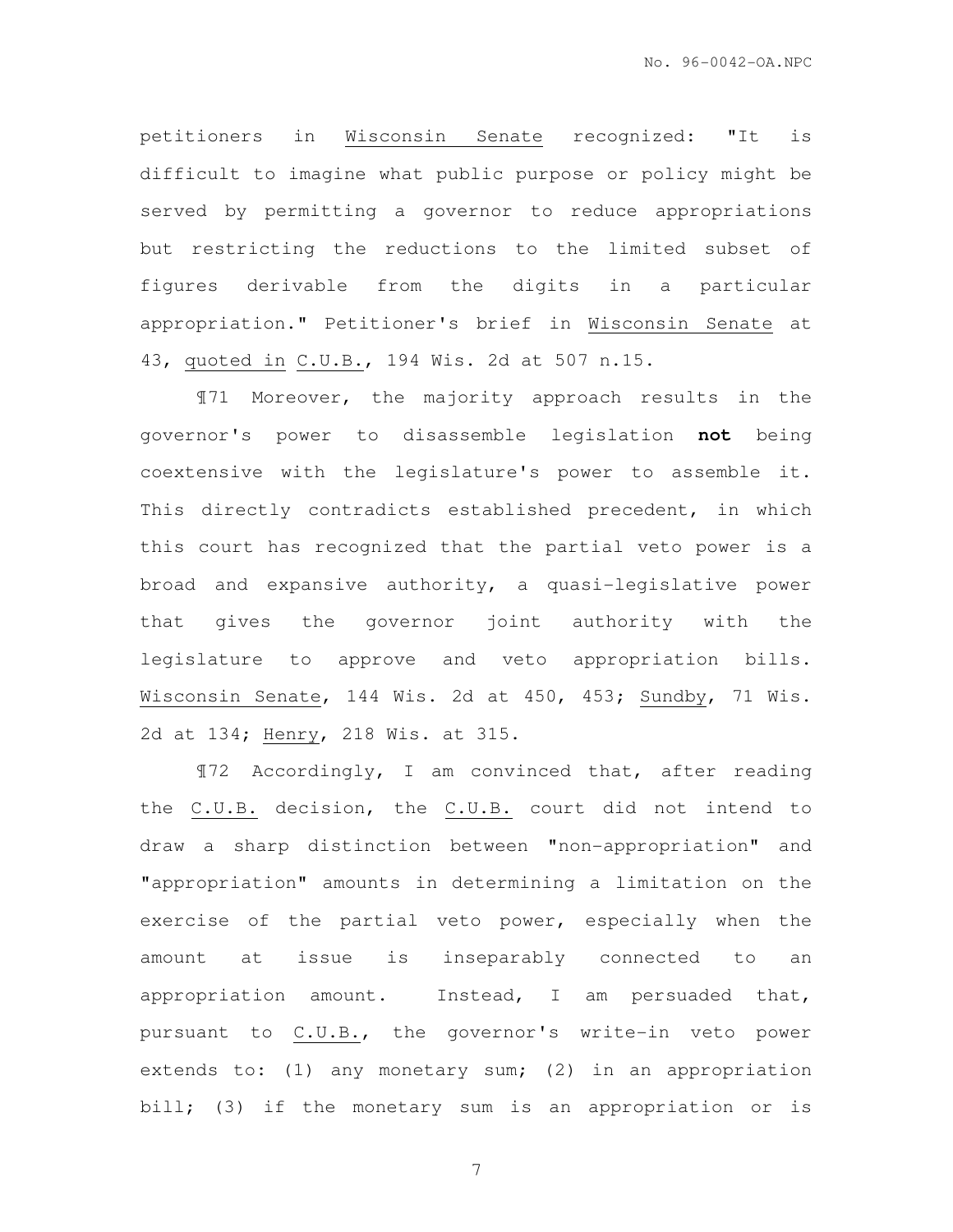inseparably connected to an appropriation.<sup>22</sup> Support for this conclusion is found in the following language from C.U.B.: "We conclude that the governor, acting within the scope of his power derived from Art. V., sec. 10 of the Wisconsin Constitution, may strike a **numerical sum** set forth in an appropriation and insert a different, smaller number as the appropriated sum;" and, "Succinctly stated, the governor has the power to approve part of an appropriation bill by reducing the amount of money appropriated so long as the number is part of the original appropriation. This power stems from the right to reduce appropriations recognized in Wisconsin Senate and extends only to **monetary figures** and is not applicable in the context of any other aspect of an appropriation." C.U.B., 194 Wis. 2d at 504, 510 (emphasis added). Upholding the write-in veto power under the circumstances outlined herein is consistent with a rational, logical interpretation of C.U.B.

¶73 Furthermore, this interpretation is in accord with the concerns the C.U.B. court indicated it considered in recognizing a limitation to the write-in veto.

 $22$ The term "inseparably connected" was originally used by this court in Henry, 218 Wis. at 309, the first case challenging the governor's veto power. However, the Henry court found it unnecessary to consider whether the governor's partial veto power extends to provisos or conditions that are "inseparably connected" to an appropriation bill. Instead, the Henry court found that the governor's partial veto power extends to any part of an appropriation bill. Nonetheless, it is logical to consider this distinction, in order to achieve a rational, logical application of C.U.B. to the present case.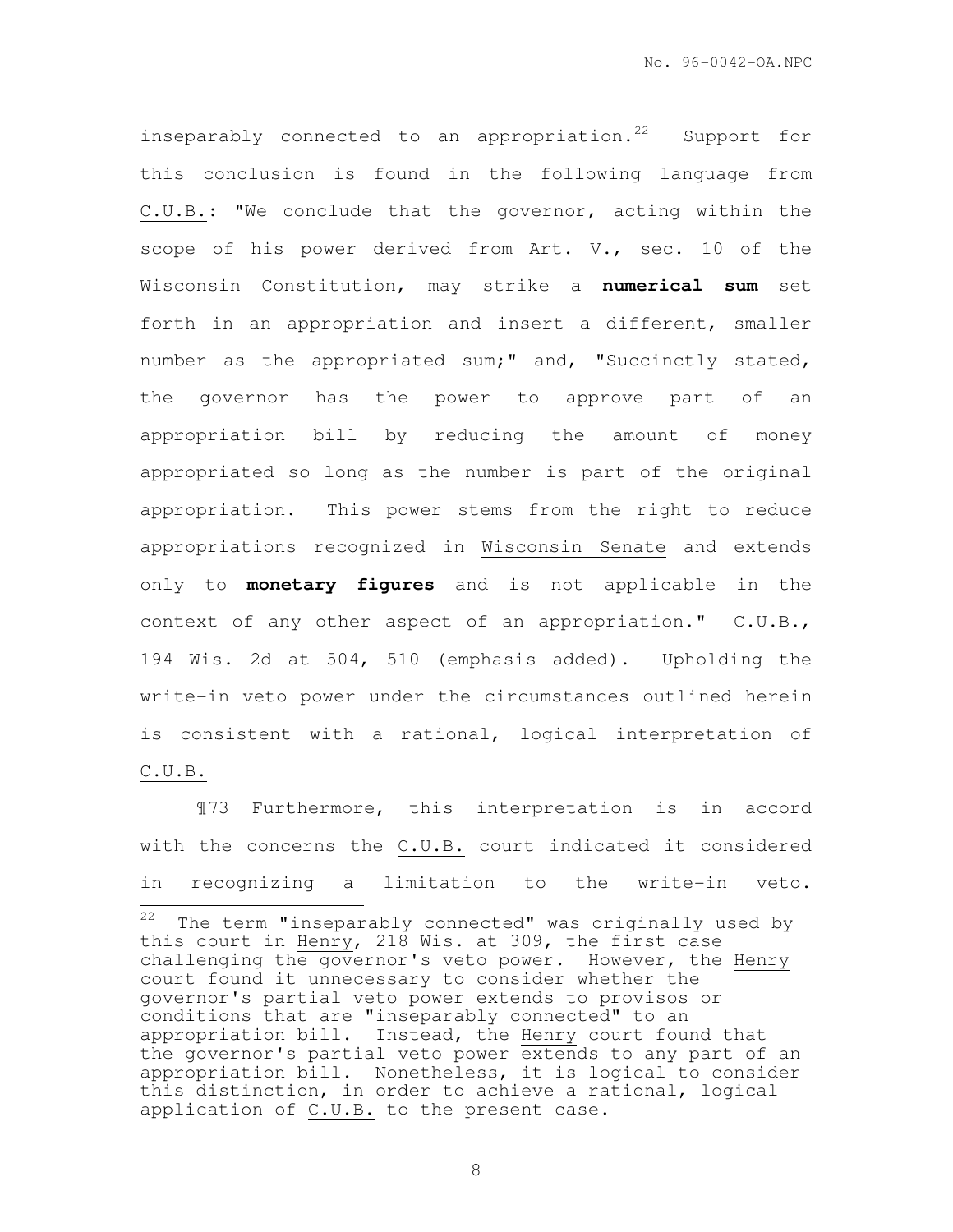Specifically, the C.U.B. court determined that the write-in veto power does not extend to parts of an appropriation bill that are conceptually different than monetary figures, such as dates, times, counties, cities, groups, and so forth. 194 Wis. at 509. This is demonstrated by the court's clear instruction that the governor cannot use such power to change "year" to "ten days," or "State of Wisconsin" to "City of Milwaukee." C.U.B., 194 Wis. 2d at 504, 508-09. This is further illustrated by the colloquy cited in the majority opinion. As counsel for the Governor explained, the write-in veto cannot be exercised to change "15 days" to "10 days." Yet, counsel also emphasized that "at the core of the partial veto power are **dollars**." Majority op. at 9 (emphasis added).

¶74 Under the three-part test set forth above, the write-in veto in the present case is valid. The vetoed portion of the bill, "\$1,123,638,100," is a monetary figure. It is contained in section 57 of the transportation budget, which is concededly an appropriation bill. It also is inseparably connected to an appropriation. Specifically, an appropriation is defined as "the setting apart a portion of public funds for a public purpose." Finnegan, 220 Wis. at 148 (quoting State v. LaGrave, 41 P. 1075, 1076 (Nev. 1895)). In reading sentence two of section 57 in conjunction with sentence three, it becomes clear that the vetoed portion is inseparably connected with the setting aside of public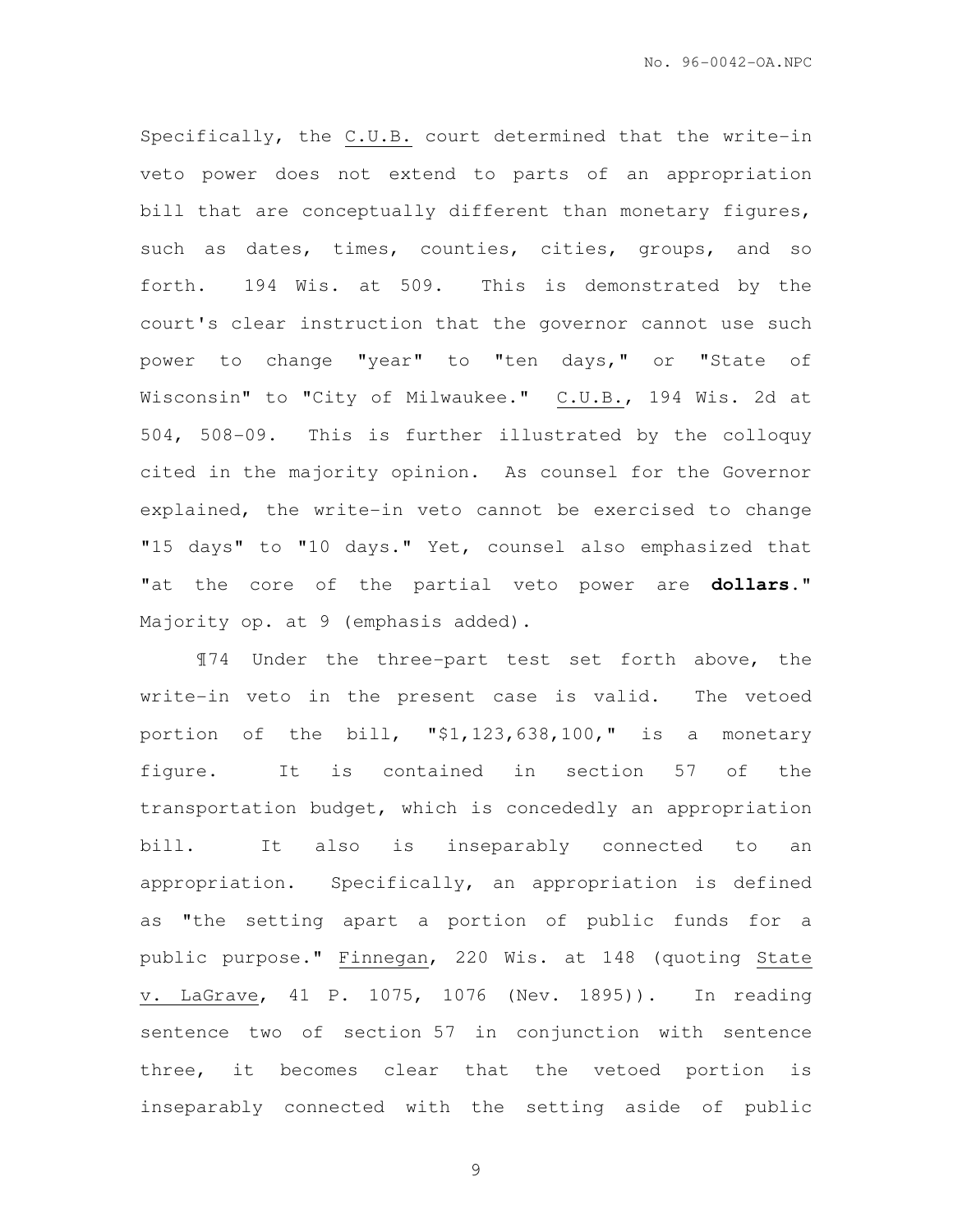funds for the public purpose of transportation projects and facilities. Sentence two must be read in conjunction with sentence three, not isolated and removed from the entire section. Furthermore, not only is the second sentence inseparably connected with the third sentence, but it is also inseparably connected with the entire transportation budget. The second sentence is inseparably connected to the entire budget because it authorizes funding for various specific transportation projects and facilities.

### II.

¶75 Upholding the write-in veto power under the circumstances outlined herein is not beyond the limits recognized in Finnegan. See majority op. at 13-19, 23. First, the majority asserts that the Finnegan court rejected the argument that the veto power extends to parts of an appropriation bill that are inseparably connected to an appropriation. Majority op. at 16-17. It did not. In Finnegan, the court rejected the argument that a **bill** is an appropriation bill if it is inseparably connected to appropriations in other bills. Second, the majority contends that the Finnegan court "construed the constitution as barring exercise of the partial veto power on **parts** of any bill which 'does not within its four corners contain an appropriation.'" Majority op. at 17 (emphasis added). Again, this is not an accurate statement of the holding in Finnegan. The Finnegan court held that the governor's partial veto power does not extend to any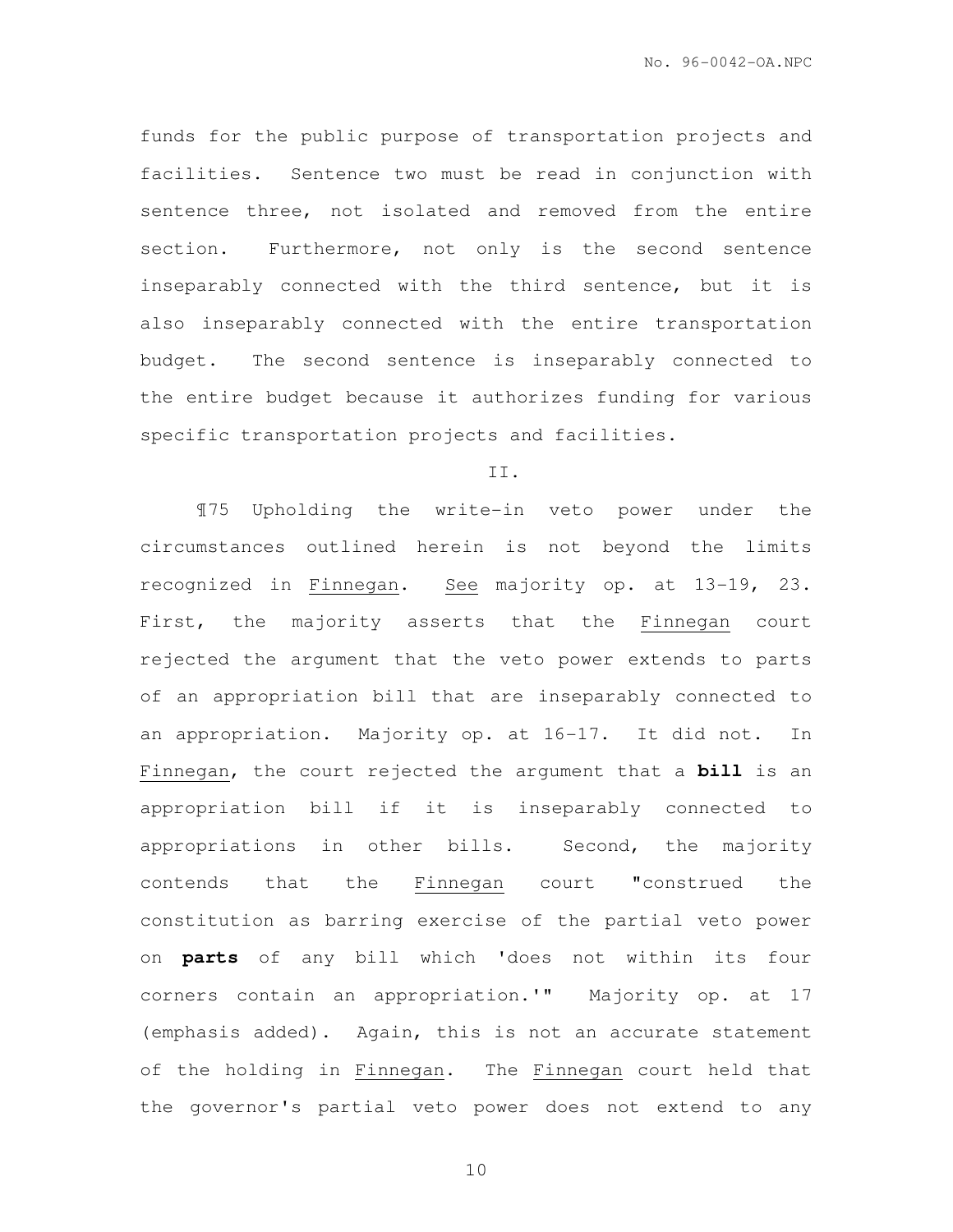**bill** that does not contain an appropriation within its four corners, not any **part of a bill** that does not contain an appropriation within its four corners.

¶76 Furthermore, Finnegan is distinguishable from the present case. In Finnegan, the court considered whether the bill at issue was an appropriation bill. In so doing, the court indicated that Henry was not determinative, because the bill at issue in Henry was concededly an appropriation bill. Likewise, because the bill at issue in the present case is concededly an appropriation bill, Finnegan is not determinative here.

¶77 Finally, contrary to the majority's assertions, recognizing that the governor's write-in veto power extends to circumstances set forth herein will not expand the definition of an appropriation bill. Majority op. at 23. In order for the write-in veto authority to apply, the bill at issue **must** be an appropriation bill. In other words, the bill must set aside public revenue for a public purpose or specified object, under Finnegan and its progeny. Therefore, the established definition of "appropriation bill" would not be at risk of being expanded.

¶78 Thus, for all of these reasons, I conclude that the write-in veto power properly extends to monetary amounts in an appropriation bill that are an appropriation, or are inseparably connected with an appropriation, as are the monetary figures in the second sentence of section 57. Such a conclusion is consistent with a logical, rational,